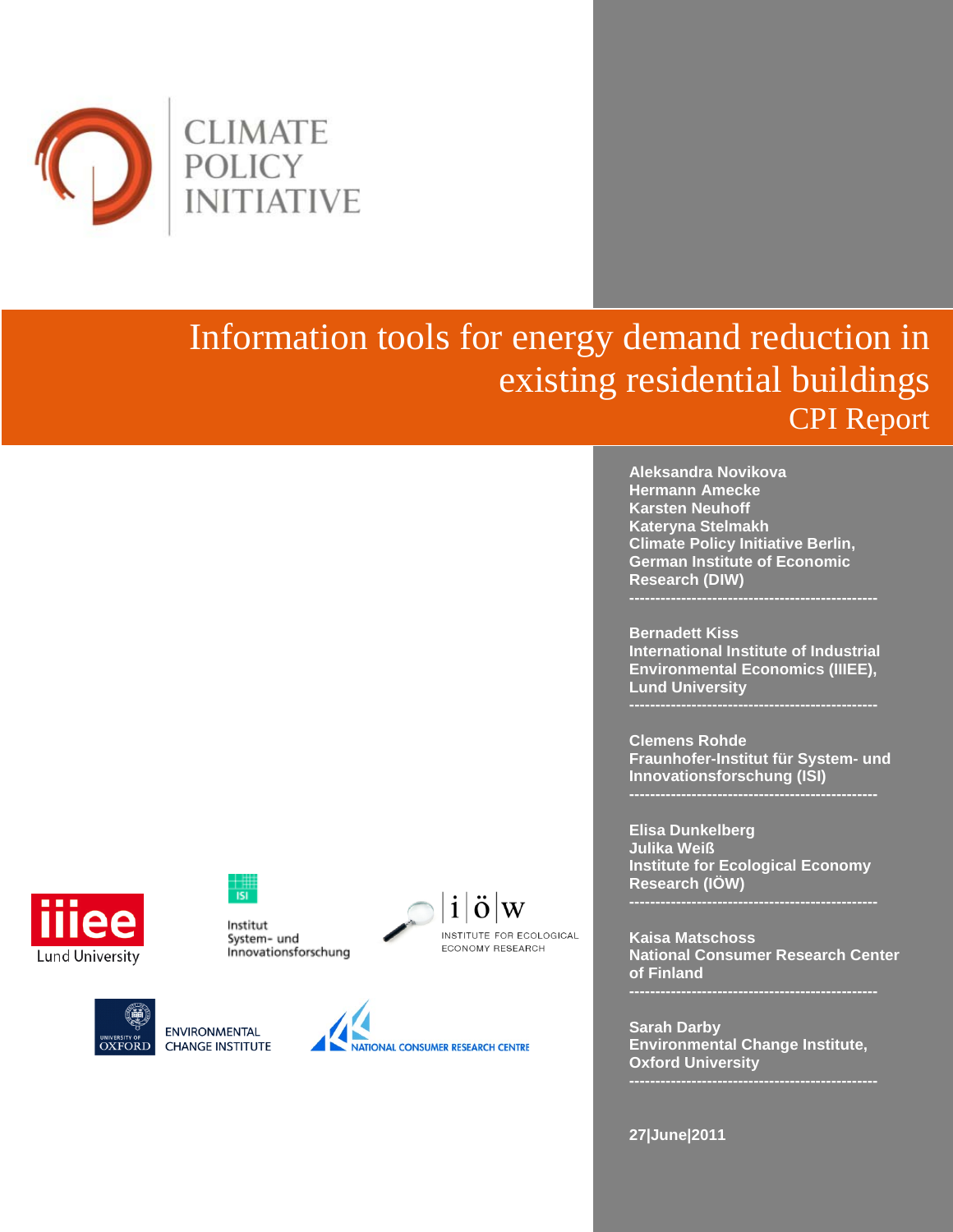### **Descriptors**

Sector **Buildings** Region Germany Keywords Buildings, thermal retrofit, information instruments Related CPI reports "Meeting Energy Concept Targets for Residential Retrofits in Germany", "The Relevance of Energy Performance Certificates for Purchasing Decisions in Germany", "Drivers for Thermal Retrofit Decisions - Case Study of German Single- and Double- Family Houses"

Contact Contact Aleksandra.Novikova@cpiberlin.org

### **About CPI**

Climate Policy Initiative (CPI) is a policy effectiveness analysis and advisory organization whose mission is to assess, diagnose, and support the efforts of key governments around the world to achieve low-carbon growth.

CPI is headquartered in San Francisco and has offices around the world, which are affiliated with distinguished research institutions. Offices include: CPI at Tsinghua, affiliated with the School of Public Policy and Management at Tsinghua University; CPI Berlin, affiliated with the Department for Energy, Transportation, and the Environment at DIW Berlin; CPI Rio, affiliated with Pontifical Catholic University of Rio (PUC-Rio); and CPI Venice, affiliated with Fondazione Eni Enrico Mattei (FEEM). CPI is an independent, not-for-profit organization that receives long-term funding from George Soros.

### **Co-author Affiliations**

| International Institute of Industrial Environmental Economics<br>(IIIEE) of Lund University, Sweden<br>URL: http://www.iiiee.lu.se/ | Bernadett Kiss:<br>Bernadett.Kiss@iiiee.lu.se                                         |
|-------------------------------------------------------------------------------------------------------------------------------------|---------------------------------------------------------------------------------------|
| Fraunhofer-Institut für System- und Innovationsforschung<br>(Fraunhofer ISI), Germany<br>URL: http://www.isi.fraunhofer.de/         | Clemens Rohde:<br>Clemens.Rohde@isi.fraunhofer.de                                     |
| Institute for Ecological Economy Research (IÖW), Germany<br>URL: http://www.ioew.de/                                                | Elisa Dunkelberg:<br>Elisa.Dunkelberg@ioew.de<br>Julika Weiß:<br>Julika.Weiss@ioew.de |
| National Consumer Research Center (NCRC), Finland<br>URL: //www.ncrc.fi/                                                            | Kaisa Matschoss:<br>Kaisa.Matschoss@ncrc.fi                                           |
| Environmental Change Institute (ECI) of Oxford University,<br>United Kingdom<br>URL: http://www.eci.ox.ac.uk/                       | Sarah Darby:<br>Sarah.Darby@ouce.ox.ac.uk                                             |

© Climate Policy Initiative, 2011 All rights reserved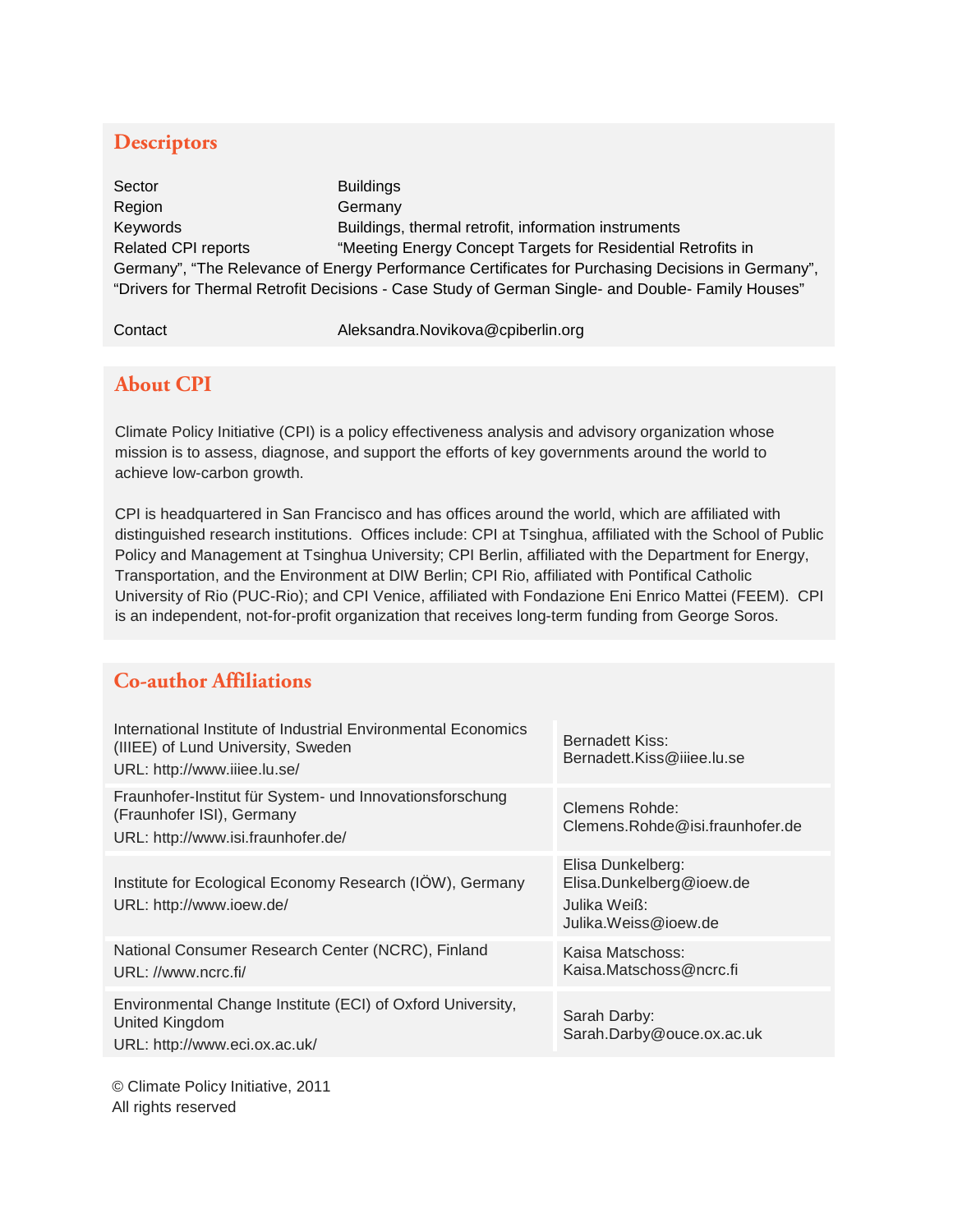# Executive Summary

#### **Background and Purpose**

Conducting a building thermal efficiency retrofit (or further thermal retrofit) is a long and relatively complex decision-making process involving building owners, managers, residents/tenants, and construction industry professionals. A variety of information instruments exists to support participants at each stage of this process. This paper highlights the existing literature on information instruments used in Germany and elsewhere, describing the role that they can play during different stages of the decision-making process. Where information is available in the literature, the paper also discusses effectiveness and implementation practices.

#### **The Residential Thermal Retrofit Decision-making Process**

Figure 1 shows how the use of different information instruments can address different target groups and stages of the decision process.



Figure 1: Map of selected information instruments to support building thermal retrofit.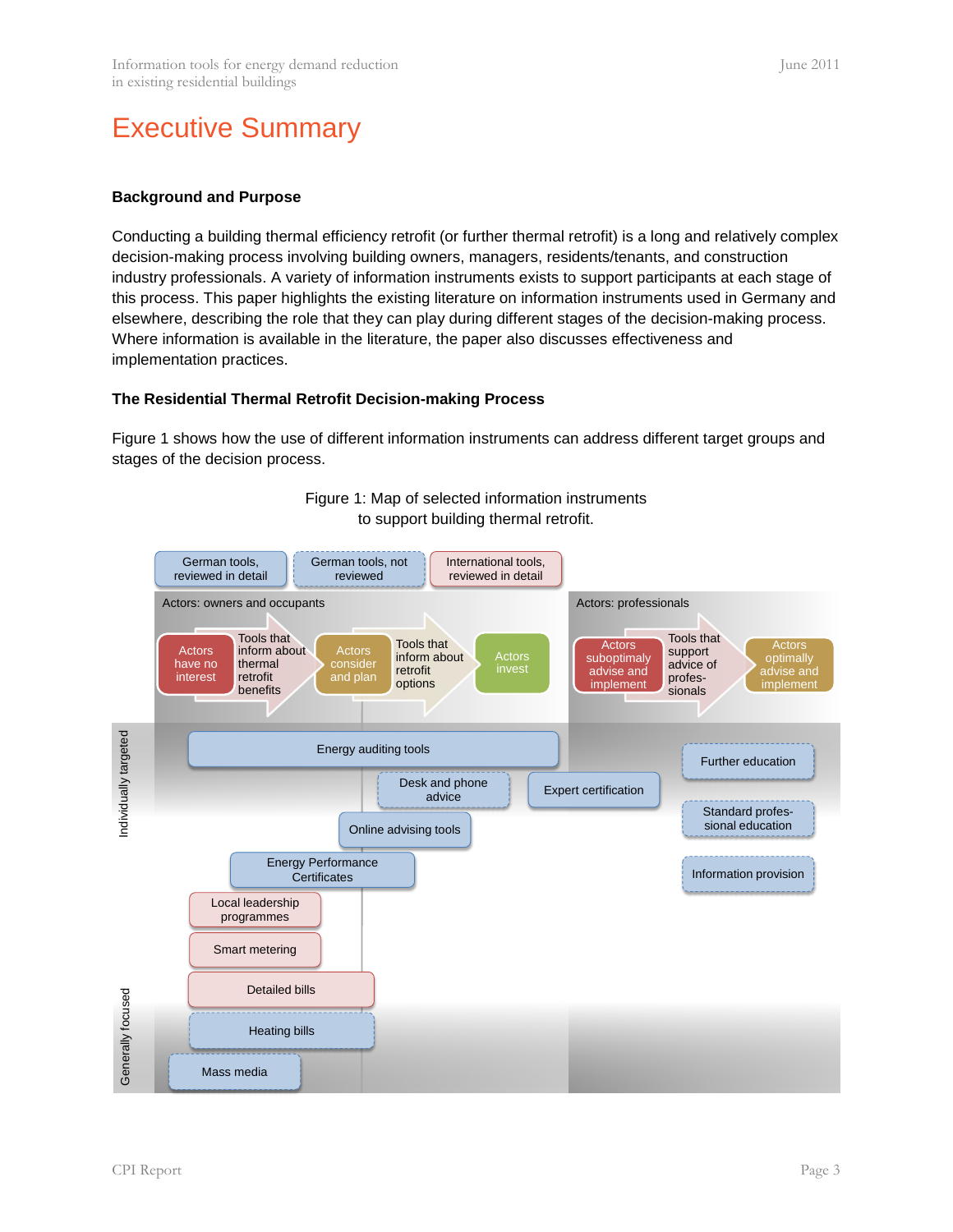#### **Information Instruments that Support Different Phases of the Retrofit Decision-Making Process**

We classified information tools that support the building thermal retrofit process into three categories and summarize some findings from existing literature:

- 1. *Tools that inform about the benefits of thermal retrofits, encouraging unaware households to consider such retrofits.* These tools provide basic information about building thermal retrofits and how building energy performance, energy bills, potential energy savings, health, comfort, aesthetics, and other factors are connected. Examples of such instruments include detailed energy bills, in-home energy displays, energy performance certificates, and local leadership programmes.
	- The distribution of detailed bills and energy reports to all dwellings is an effective and low-cost tool. Impact is greater if participation is automated with the option to opt out rather than if explicit sign-up is required (opt-in).
	- In-home energy displays, which communicate real-time information to consumers, may help raise awareness of energy efficiency benefits if consumers are educated about how to use this information.
	- Government can support local leadership programmes (informal advice networks) through the provision of training in communication and technical skills.
	- Energy Performance Certificates as currently designed, e.g. in Germany, are not very effective, but they are trusted more than other forms of information and may work better once they become fully mandatory.
- 2. *Tools that help households plan and invest in retrofits by providing information about options and financial programs.* These include policy instruments and programs that can provide detailed information about retrofit options and their associated costs and ancillary benefits. Important examples of such tools are energy audits and online information instruments.
	- Households trust information more if it is provided by experts rather than by internet platforms, but access to the latter is easier and cheaper.
	- Online information instruments can be valuable but are at times difficult to use and do not provide tailored information to inform retrofit decisions.
	- Households often perceive the advice they receive from different sources as inconsistent, limiting its value for decisions about thermal retrofits. Policies can improve the quality and consistency of advice, however. In the US, for example, a standard for building energy simulation software has been introduced.
- 3. *Tools that train contractors and craftsmen about the retrofit process and communications.* Contractors (in Germany, the term "Handwerker", which means "craftsmen", is used) play four roles during the retrofit process: they first suggest, plan, and implement, and then follow up after the retrofit. Programs that provide training for contractors on implementation and communication skills support these activities.
	- Tools that signal and ensure the quality of experts are essential for households.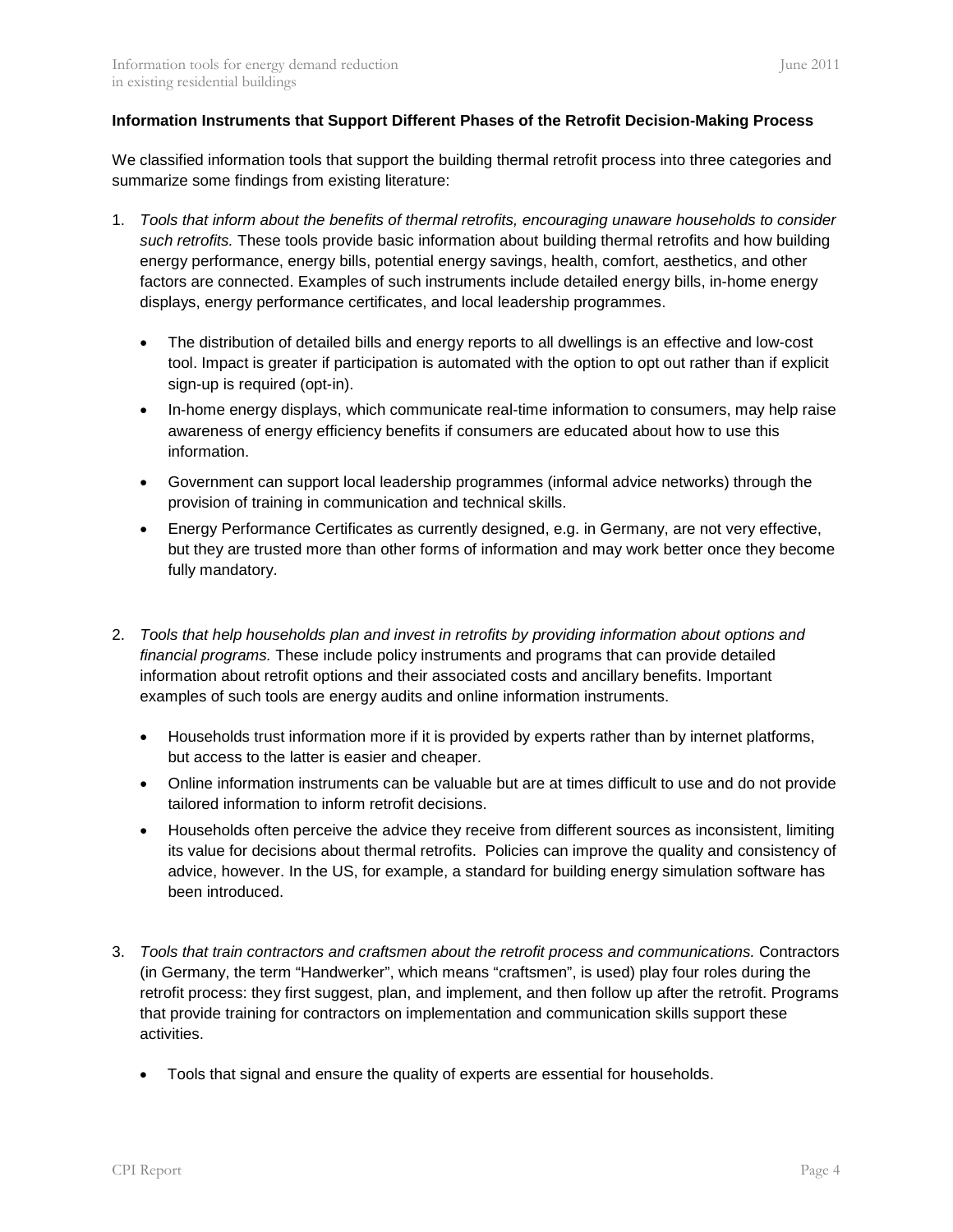- The variety of qualifications and titles that exists undermines households' abilities to select and trust the appropriate expert. (In the US, for instance, there are hundreds of different titles.)
- If certification schemes extend the qualification of an individual to his or her entire company, there is little incentive for contractors to train their entire staff to implement quality retrofits.

Our review of existing studies indicates that information tools could have a significant impact on the thermal retrofit of the existing residential buildings, whether the tools are implemented singly or in packages. However, further assessment of their performance along the decision process is needed.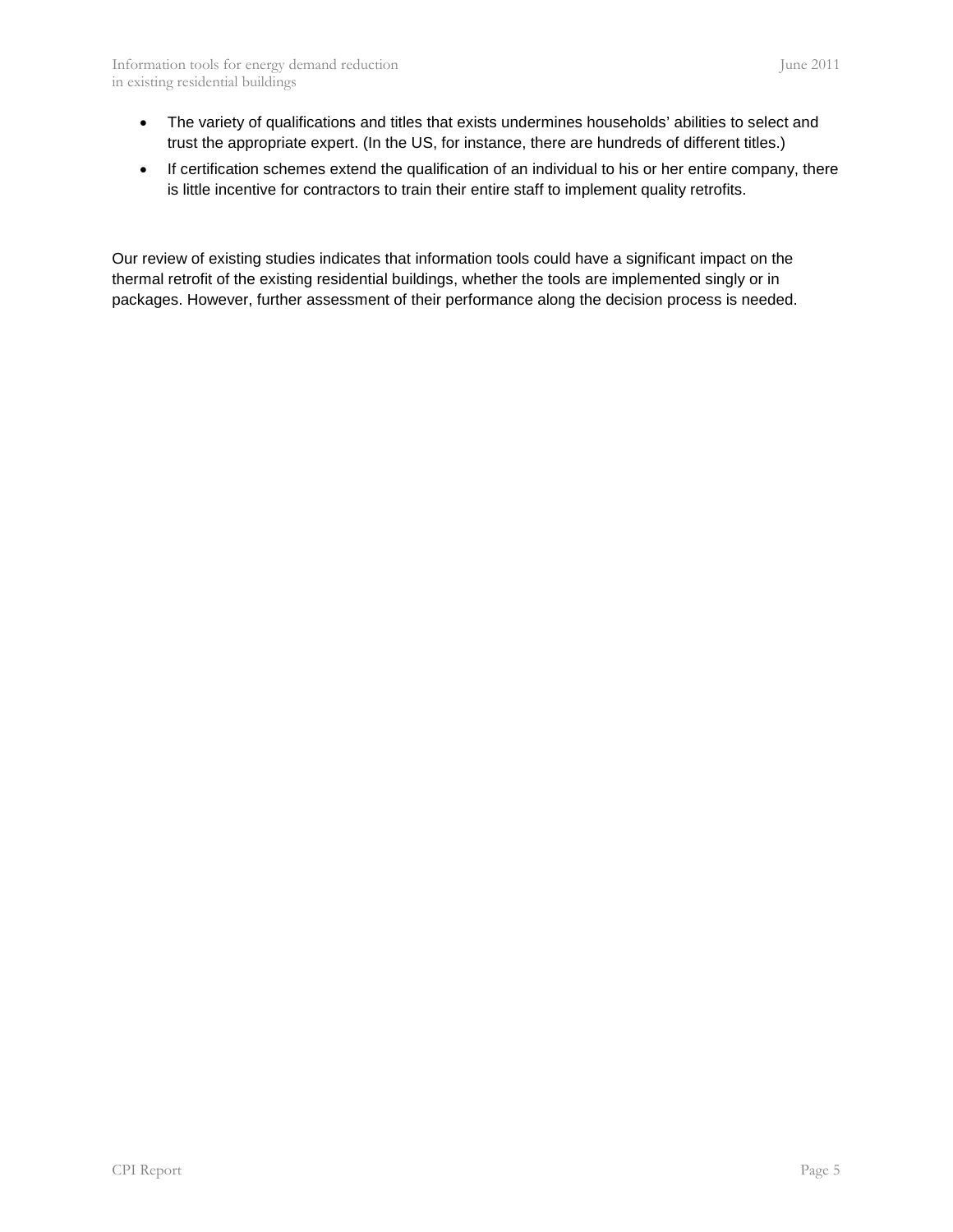# **Table of Contents**

| 1              |     |  |  |  |  |  |
|----------------|-----|--|--|--|--|--|
| 2              |     |  |  |  |  |  |
|                | 2.1 |  |  |  |  |  |
|                | 2.2 |  |  |  |  |  |
|                | 2.3 |  |  |  |  |  |
|                | 2.4 |  |  |  |  |  |
| 3              |     |  |  |  |  |  |
|                | 3.1 |  |  |  |  |  |
|                | 3.2 |  |  |  |  |  |
| 4              |     |  |  |  |  |  |
|                | 4.1 |  |  |  |  |  |
| 5              |     |  |  |  |  |  |
| 6              |     |  |  |  |  |  |
| $\overline{7}$ |     |  |  |  |  |  |
|                | 7.1 |  |  |  |  |  |
|                | 7.2 |  |  |  |  |  |
|                | 7.3 |  |  |  |  |  |
|                | 7.4 |  |  |  |  |  |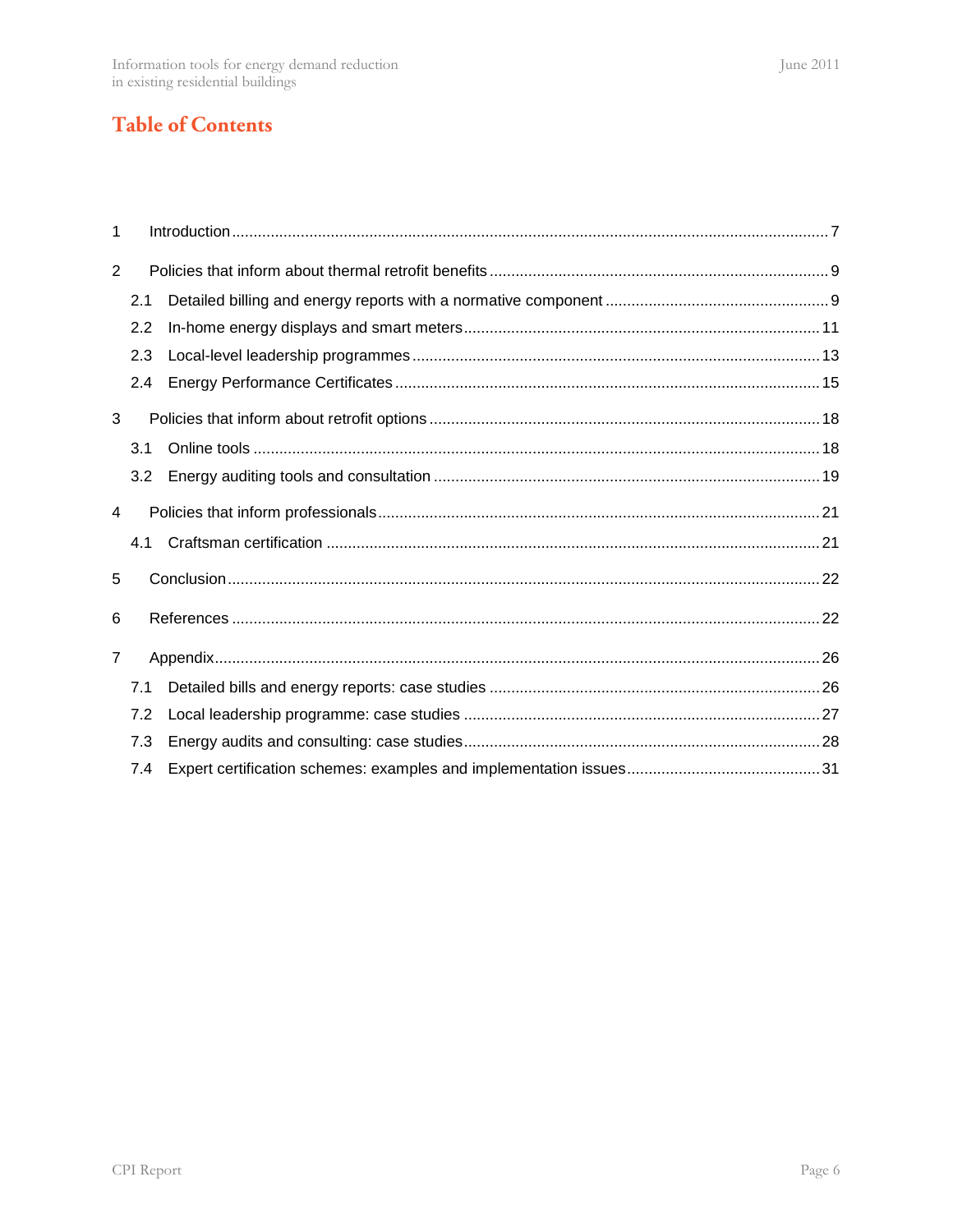### <span id="page-6-0"></span>**1 Introduction**

The German Government has committed to reduce buildings' primary energy demand for thermal energy use in 2050 by 80% compared to 2008 levels (Energy Concept: BMWi and BMU 2010). This will require the rate of thermal efficiency retrofit of the building stock<sup>[1](#page-6-1)</sup> (plus further thermal retrofits) to more than double (from ca. 0.8%/yr. to [2](#page-6-2)%/yr.<sup>2</sup>) and will require that thermal retrofits achieve a high thermal performance for the building.

This paper classifies and reviews key information tools that have been designed and implemented in Germany. For tools that are not applied in Germany, the paper refers to international experience. The ideas reflected in the paper are based on discussions at a CPI workshop<sup>[3](#page-6-3)</sup> (CPI 2011) and the literature available in the public domain.

Conducting a building thermal efficiency retrofit is a relatively complex decision-making process involving building owners, managers, users, and construction industry professionals. A variety of information instruments exists to support participants at each stage of this process. Understanding the role of each information tool is essential for the assessment of its effectiveness. For this purpose we structure the decision-making process of households about thermal efficiency retrofit into three stages. In the first stage, households are not aware of thermal retrofit opportunities. In the second stage, they are actively considering a thermal retrofit, and in the third stage, they finally implement the plans. Information instruments can support the households in moving between these stages and are grouped accordingly.

The first group of policies moves households that are unaware or uninterested in thermal retrofit to a stage where they are actively considering and planning a thermal retrofit. These policies may provide information about a building's energy cost or level of thermal comfort, as well as generic information about potential retrofitting options. Since uninterested actors are not actively searching for information, information needs to be made available to them in such a way that they "stumble across it." For instance, a detailed heating bill, which reveals the financial implications of the status quo, can lead to a more positive attitude towards a retrofitted dwelling.

The second group of instruments targets households that have already considered and/or planned a building retrofit. The aim of such policies is to move interested actors to a stage where they invest in a retrofit by providing information about the performance of different retrofit options and financial support programs.

The third group of policies addresses a different group of participants, namely contractors. Contractors need to be qualified and experienced in order to effectively implement energy efficiency measures and provide thorough marketing advice and technical justifications for retrofits to their customers. This group of information instruments aims to support contractors in their activities by providing training and information on both implementation and communication skills.

j

 $<sup>1</sup>$  By thermal (efficiency) retrofit, the paper means a set of measures aimed to change the main technical</sup> characteristics of a building and its systems in order to reduce building consumption for space heating purpose.<br><sup>2</sup> Yearly retrofit rate of outer walls with insulation: 0.83% (IWU/BEI 2010).

<span id="page-6-1"></span>

<span id="page-6-3"></span><span id="page-6-2"></span> $3$  "Roundtable on Information Instruments to Support Thermal Efficiency Upgrades of Buildings" hosted by CPI at DIW-Berlin on February 18, 2011 and gathered 16 regional, national, and international representatives of ministries, energy agencies, NGOs, research institutes and consultancies.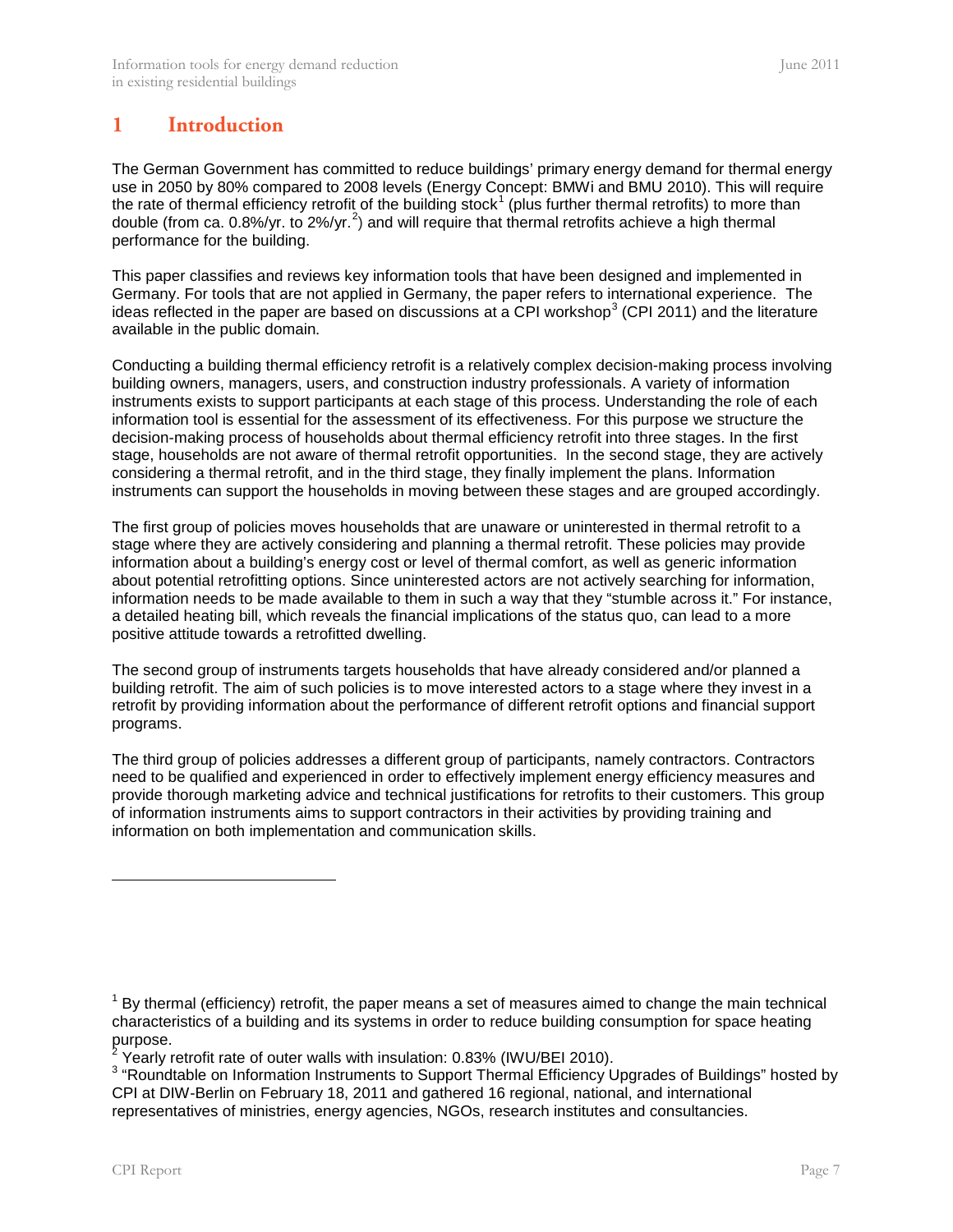[Figure 1.1](#page-7-0) uses the above structure to summarise the information instruments that support thermal retrofits of German residential buildings. The Figure also includes some international information policies that are not presently or have only recently been implemented in Germany.

The reminder of this paper discusses some of these information instruments. Each section provides a detailed description and definition of the policy instrument, summarizes available impact evaluations, and discusses implementation issues.

<span id="page-7-0"></span>

Figure 1.1: Map of information instruments to support buildings thermal retrofit in Germany and abroad

Note:

A variety of experts in the construction industry facilitate thermal retrofits of households, including contractors, chimney sweeps, architects, planners, plumbers, material producers and installers, among others. Only policies targeted at contractors are presented.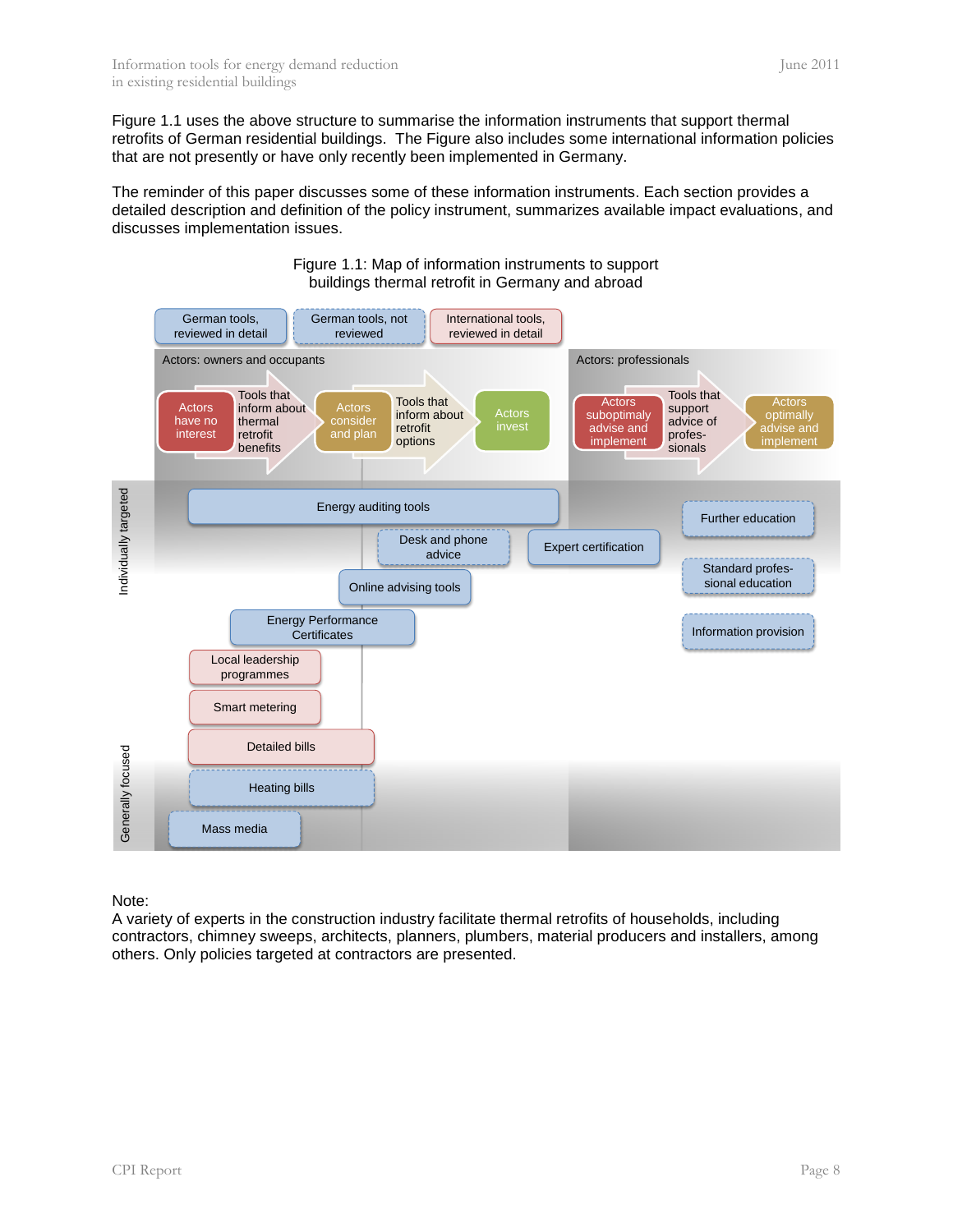### <span id="page-8-0"></span>**2 Policies that inform about thermal retrofit benefits**

### <span id="page-8-1"></span>**2.1 Detailed billing and energy reports with a normative component**

Detailed energy bills and reports with a normative component (information on local averages or norms) are cost-effective and may result in 1-10% energy savings.

- The impact of these tools is increased if participation is automated with an option to opt out, rather than requiring explicit sign-up (opt-in).
- To neutralize the possible negative effect of the normative information on consumers who are using less energy than the average household, the design of bills should include positive reinforcement messages.
- There are two ways of dealing with household data access and security: requesting them on a voluntary basis or establishing a third party responsible for data collection and treatment.
- Experts recommend feedback hotlines to address concerns and remove households that wish to discontinue receiving this information.

Detailed paper or electronic energy bills give households feedback on their energy consumption.<sup>[4](#page-8-2)</sup> representative household pattern (EPRI 2009). Such feedback can also be delivered in a written "energy Detailed bills may include historical energy consumption and costs, standard or average consumption/cost data to serve as a benchmark for comparison, on- and off- peak information where there are fluctuating energy tariffs, and/or a breakdown of energy consumption by end-use based on a report" that is sent separately from the bill; there is some evidence that customers will then pay more attention, especially if the report comes from a third party rather than the utility itself. Historical energy consumption statistics include information for on- and off- peak periods, which is available at the utility level and can be prepared by utilities themselves at insignificant costs. Bills with historical statistics are a standard practice in California and many other US utilities; they are also a legal requirement for utilities in New South Wales, Australia (Roberts and Baker 2003).

[Figure 2.1](#page-9-0) summarizes various studies' impact evaluations of the inclusion of historical and normative data in energy bills and energy reports. Estimates for a reduction in household energy consumption versus control groups range from 1%-10%, with a median of ca. 5%. Based on a detailed review of feedback experiments, (Darby 2006) argued that the reasons for variation include the information content and its quality, while Abrahamse et al. (2005) cautioned about the reliability of estimates due to the variability in experimental conditions, such as sample size and the presence or absence of appropriate control groups.

A review by Schultz et al. (2007) noted that normative feedback can lead to a negative impact on energy conservation behaviour for a sub-group of households with above average energy performance. Providing an encouraging injunctive message (such as an " $\mathbb{O}$ " icon), however, may partially neutralize this effect (see also Allcott 2010).

-

<span id="page-8-2"></span> $4$  For an overview of all feedback tools please see Darby (2010), Ehrhardt-Martinez et al. (2010) and EPRI (2009).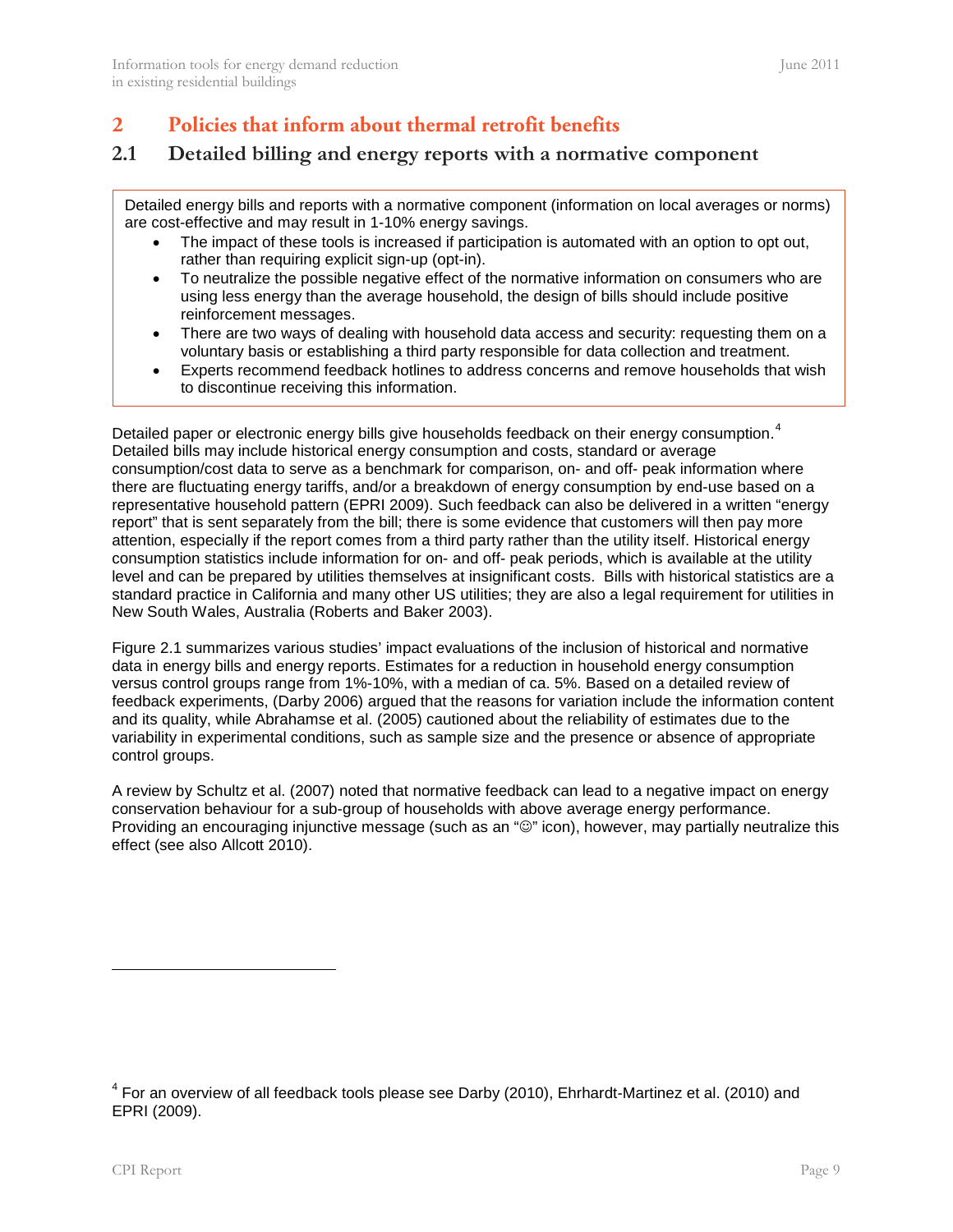#### Figure 2.1: Electrical energy savings

<span id="page-9-0"></span>resulting from detailed billing/written energy report experiments as compared to control groups (for the case marked "DH," district heat savings are examined; for the case marked "BL," heating savings versus the baseline equal to the last period consumption are provided)



#### **Figure notes:**

USA (Allcott 2010): historical and normative feedback produced by a private company OPower for 23 US power utilities to inform ca. 600,000 customers since 2008, the data is as of early 2010.

USA (Schultz et al. (2007): normative feedback to 287 California power customers in 2005 immediately after sending the reports and 4 weeks later. These results are for a group of households which consume *more* energy than average (see below).

Finland (Haakana et al. 1997): normative feedback about power and district heat consumption to 105 Finnish single-family houses during 21 months in 1993-1995.

Canada (Yu et al. 2011): historical and normative power consumption feedback of the Power Smart programme by the British Columbia utility BC Hydro to ca. 300,000 customers since 2008 (the number of customers is as of early 2011 according to the BC Hydro website).

Norway (Wilhite and Ling 1995): historical feedback on power consumption of 1286 Norwegian customers during 3 years starting from 1989; impact of normative feedback was not quantitatively estimated.

Available estimates (Allcott 2010; Wilhite and Ling 1995) attest that historic and normative feedback can be very cost-effective, reducing energy consumption at costs of US\$0.01/kWh to US\$0.04/kWh (see [Figure 2.1\)](#page-9-0). Allcott (2010) calculated that the impact of detailed bills in a US case study has been equal to a 17-28% increase of the residential power tariff, given the low price elasticity of electricity demand (see [Case study](#page-25-2) **1** of the Annex).

Large scale implementation of detailed billing schemes, however, is still rare. The US company OPower and the Canadian utility BC Hydro are two examples and are described in [Case study](#page-25-2) **1** and [Case study](#page-26-1) **2** of the Annex, respectively. The OPower scheme enrolls all households by default and offers an opt-out option, whereas the BC Hydro programme requires a subscription (opt-in). Carroll et al. (2009) argued that offering an opt-out option may be more effective, because few people choose to opt out. While the sample selection bias might result in a higher energy savings rate for participants in opt-in schemes, in these two cases, the overall impact of opt-out schemes was higher given the higher participation rate. Further success factors include frequent reminders about the programme, such as newsletters, which in BC Hydro's case may have increased traffic to the online tool (Carroll and others 2009). Credibly conveying to householders that they are being compared to a valid comparison group remains a particular challenge (ibid.). Thus, the authors recommended feedback lines to address such concerns or to remove households that wish to discontinue receiving this information.

Data access, management, and privacy issues need to be carefully addressed during implementation. OPower, a third party provider, delivers energy consumption feedback to utility customers as a ready product. Thus only OPower has access to household statistical information. In contrast, utility provider BC Hydro receives household information from consumers and analyzes it in-house.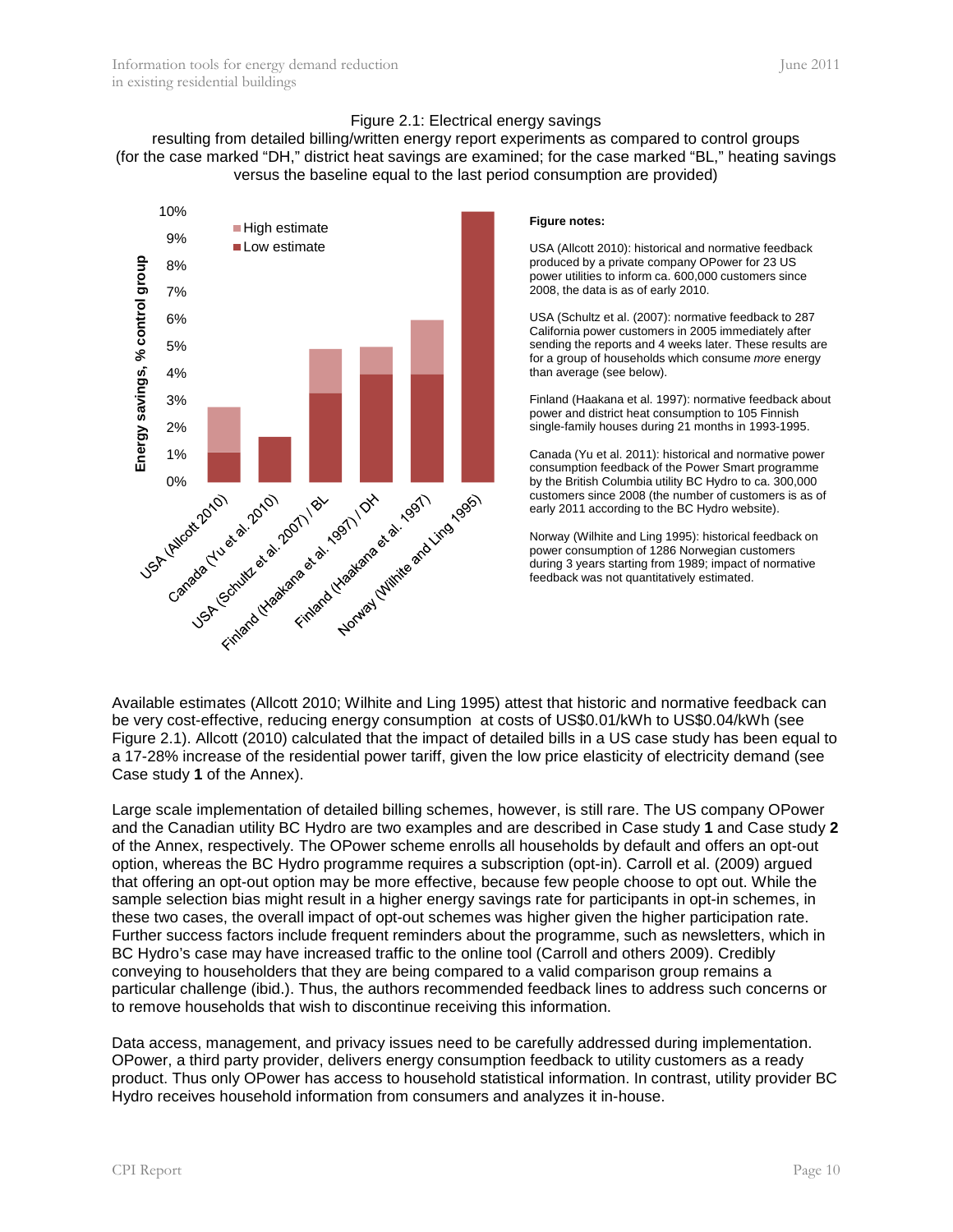### <span id="page-10-0"></span>**2.2 In-home energy displays and smart meters**

In-home energy displays reveal real-time information to consumers about their energy consumption and respective payments. Households that use the display regularly may save 5% of electricity. This points to opportunities for providing 'real-time' information about energy consumed for heating (typically gas, oil, district heating), which is currently only available on monthly or less frequent bases. Studies suggest that in order to meet the potential of these displays/smart meters, policymakers should address:

- Utilities' motivation to encourage consumers to reduce consumption (decoupling profit from sales or requirements to help customers reach a particular energy savings goal).
- Information campaigns to educate consumers on how to use the information from energy displays and smart meters.
- Policies to motivate consumers to act on the information (e.g., financial incentives).

In-home energy displays reveal real-time information to consumers about their electrical energy consumption and respective payments, in contrast to classic electrical meters, which only measure the total amount of energy used. Smart meters provide detailed information about energy usage patterns (e.g. energy consumption for individual electrical appliances), as well as other smart grid services, through the electricity grid.

Since 2010, households in Germany have been required to install smart meters when a meter is replaced or installed for the first time or when a building undergoes major renovations (German energy economy law (EnWG 2005), which implements the Directive 2006/32/EC (European Commission 2006).

The displays and smart meters are meant to change user behaviour by providing information about the energy consumption pattern and identifying ways to save energy. Reviews by Darby (2010) and Ehrhardt-Martinez et al. (2010) indicate that overall savings can reach 20% or more for some motivated individuals, but that a saving of closer to 5% (against controls) is a more realistic expectation for large samples of householders who use feedback displays regularly.

[Figure 2.2](#page-11-0) compares the impact of displays on energy consumption patterns as compared to the control group. Some of the key factors influencing the size of impact are the accompanying informational campaigns (Stromback and Dromacque 2010) and the previous consumption habits of the users (Aune 2001).

The payoff of a smart meter installation depends on the system's installation cost. Especially for smaller households with a low reduction potential, the economic break-even may not be achieved within the meter's lifetime if only energy saving is considered (Stromback and Dromacque 2010). In addition, in most markets, where supplier profits are not decoupled from sales (as they are in some US states), energy suppliers have no incentive to help customers reduce their energy use. In order to address this barrier, the Directive 2006/32/EC (European Commission 2006) requires companies to help their customers reach 1.5% energy savings in their electricity consumption (Neslen 2011). For energy suppliers, smart meters may also be a tool for load balancing.

User education is crucial for the successful implementation of a smart metering system, as a smart meter alone does not save energy. The implementation of smart meters must be supported by information campaigns that take into account consumer psychographics. Consumers may also need access to capital, where inefficient appliances have been identified and need to be replaced. Finally, to encourage energy efficiency improvements, consumers need financial and other motivations. If the financial impacts of retrofits are low, consumers are less likely to pursue these retrofits.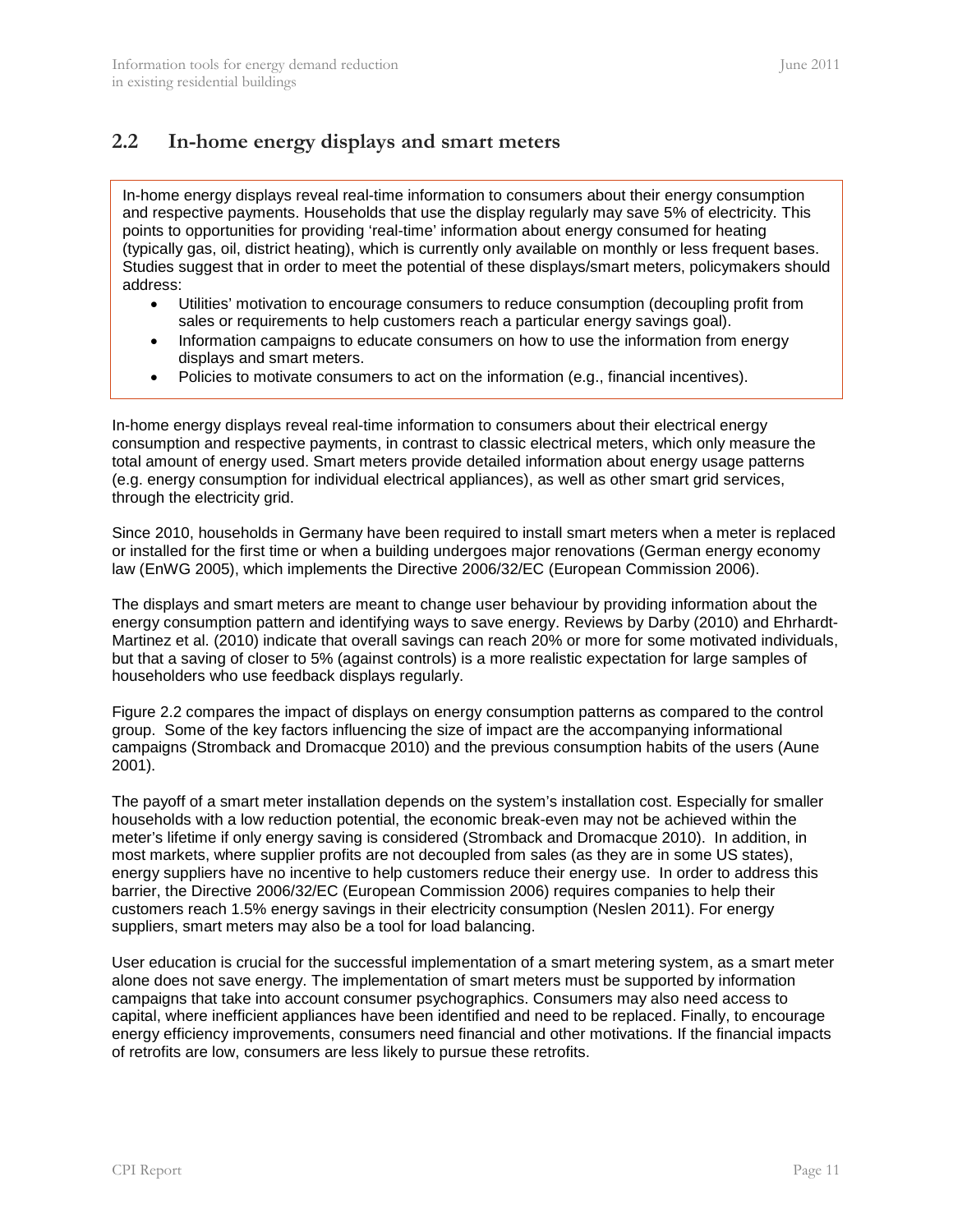<span id="page-11-0"></span>



Source: constructed based on (EPRI 2009). Figure notes:

- Newfoundland (NF), Canada (CAN) and British Columbia (BC), Canada (CAN) (Mountain 2007): real-time feedback monitors in the houses of 200 Newfoundland Power and BC Hydro customers were monitored in spring and summer 2005 with a 3.5-year follow-up.
- UK (Wood and Newborough 2003): energy consumption indicators (ECI) attached to cooking devices in 20 households were monitored over a 2-month period; 10 of the households also received an information pack.
- Japan (Ueno and others 2006b): 9 houses were given access to an on-line, interactive information system that displayed appliance-specific and household energy consumption for 1.5 months; 10 houses were given access to a similar system that displayed household gas and power consumption as well as household temperature for the same time period.
- Ontario (ON), Canada (Dobson and Griffin 1992): electricity cost speedometers west installed in 25 households through homeowner's personal computers; the speedometers showed electricity costs over two months on hourly, daily, monthly and annual bases with the data broken down by end-uses.
- North Carolina (NC), USA (McClelland and Cook 1979): Fitch Energy (electrical) monitors showing electricity costs at particular times of day were installed in 25 new houses connected to the grid and with fluctuating power tariffs and were monitored over 11 months.
- New Jersey (NJ), USA (Seligman and others 1978): consumption feedback was given to 10 households during 4 weeks during the summer in the form of a light that flashed when the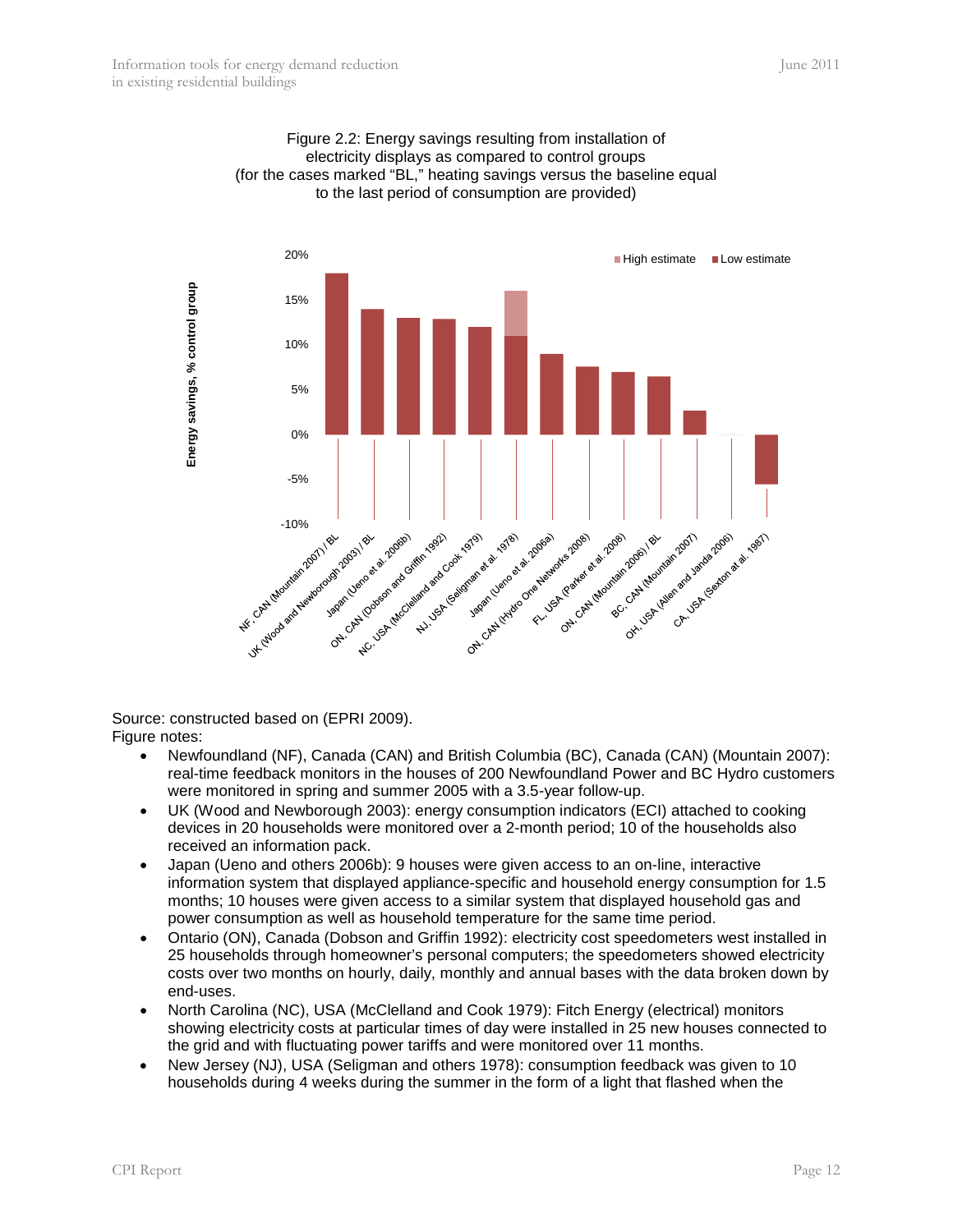outdoor temperature cooled below 68F, indicating that the could be cooled without air conditioning by opening the windows.

- Japan (Ueno and others 2006a): graphical displays given to 9 Japanese households, showing their energy use broken down by different end-uses and energy prices and historic energy use provided by past bills over 2 months.
- Ontario (ON), Canada (CAN) (Hydro One Networks 2008): in-home display monitors installed for 500 residential, farm, and small general service (under 50 kW) distribution customers between May and September 2007.
- Florida (FL), USA (Parker and others 2008): in-home displays (Energy Detectives) showing realtime and cumulative electricity consumption for the month, daily and monthly peak electrical demands, and energy costs in 17 homes with a 1-year follow-up.
- Ontario (ON), Canada (CAN) (Mountain 2006): real-time feedback monitors in 382 detached family homes in different geographical locations and climate zones monitored from summer 2004 to autumn 2005; the reduction in electricity consumption depended on whether a house used electricity for space and/or water heating.
- Ohio (OH), USA (Allen and Janda 2006): 4 displays (Energy Detectives) showing power consumption and costs in low-income households and 6 of the same displays in high-income households over three months.
- California (CA), USA (Sexton and others 1987): in-home display monitors showing peak period, off-peak period, and total consumption installed in ca. 50 households.

### <span id="page-12-0"></span>**2.3 Local-level leadership programmes**

Peer communication through local leadership networks, such as neighbours, friends, building and industrial associations, may be a low-cost, efficient way to deliver building upgrade advice.

- The impact of peer communication depends on the social and technical skills of local leaders and their motivation.
- In addition to their direct immediate impact, such communications establish the culture of energy knowledge and ultimately multiply the learning that takes place among individuals.
- Public sector support (training, incentives, and guidance) is essential for network success.
- It is difficult to find appropriately skilled volunteers to communicate information and advice.

Peer communication through networks of neighbors, friends, building societies, and industrial associations may be an efficient way to deliver information, because it offers relevant experience and is trusted (CPI 2011; Heiskanen 2010). Survey results in [Figure 2.3](#page-13-0) show that friends and colleagues combined are a more important source of information for households than other sources. Local initiatives, often driven by strong leaders (who are building residents in some cases), have been successful in creating networks that leverage personal relationships to communicate information. Public programs can provide support (incentives, training, and information) for individuals to replicate such initiatives. **Case studies 3 – 6** of the Annex review four local-level leadership programmes: the Energy Environment Experts of Finland, and the Bygga-Bo-Dialogen, Bebo, and Belok associations of Sweden. The impact of and implementation lessons from these case studies are summarized below.

Available assessments of the leadership programmes reviewed concluded that they had a positive impact on the thermal retrofit process whether these programmes were implemented on their own or in a package with other tools. The total direct savings of the Finnish Energy Expert programme through 2010 were estimated to be 14% of the total  $CO<sub>2</sub>$  emission saving requirement proposed in the Energy Saving and Efficiency Program (Heiskanen and Aalto 2010; TEM 2009). BeBo and Belok programmes contributed to technology procurements, some of which resulted in 30-50% energy and cost savings (BeBo 2011).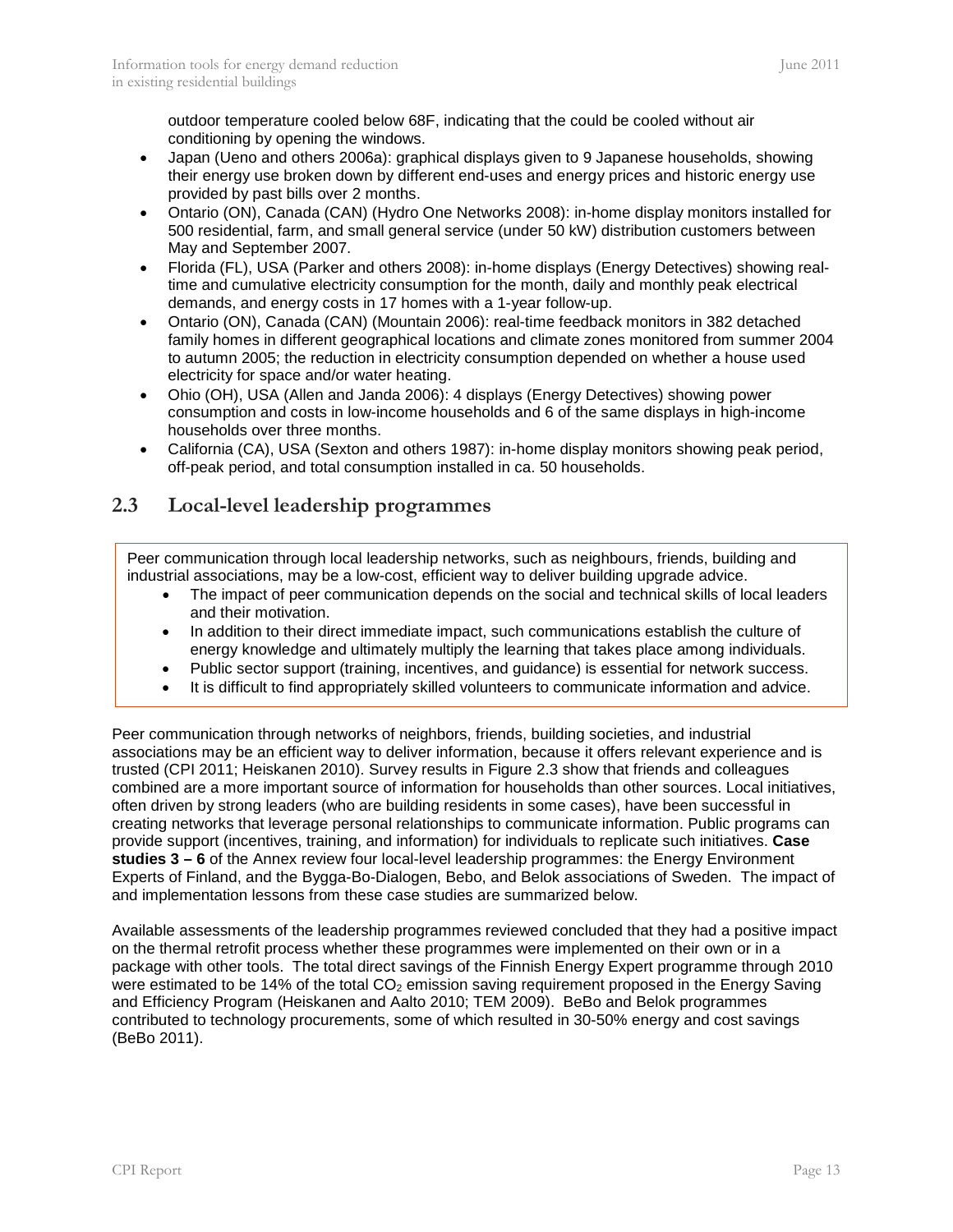<span id="page-13-0"></span>

#### Figure 2.3: Percentage of households affected by different sources of information about energy efficiency retrofits

Source: Novikova et al. (2011). Notes:

- Households were allowed to identify multiple sources of energy efficiency information. Therefore, the percentages for different information sources do not total 100%.
- Sources of information may be linked to each other. For instance, a friend may provide advice on how to find a good supplier/builder.
- Figure 4.1 does not take into account the type and quality of information received.

The local leadership programmes have also been found to be cost-effective. Thus, the energy savings of the Bygga-Bo-Dialogen programme are estimated (qualitatively) to be greater than its costs (Swedish National Board of Housing and Planning 2009) .The costs of the Finnish Energy Expert programme were estimated to be low – in the small town of Jyväskylä, for instance, the cost was ca. EUR 200 per trained expert (Heiskanen and Aalto 2010). Belok was also evaluated as an "inexpensive mechanism," but again, only limited attention has been paid to evaluation of activities (Nilsson 2006).

The impact of the local leadership programmes depends on several factors. The first is the communication and technical skill of the leaders. The second factor is the extent, scope, scale, and effectiveness of programme activities. Impartial and objective advice is needed in the market where there are several competing solutions and where businesses only provide information about their own solutions. Results from focus group discussions suggest a role for government in providing monetary support, recognition, and communication and technical training (Heiskanen and Aalto 2010).

Darby (1999) states that a supply of energy advice is important to society. Although it may not lead to immediate action, qualified advice creates a culture of energy knowledge and know-how through learning that takes place between individuals (Heiskanen 2009; Strand 2010).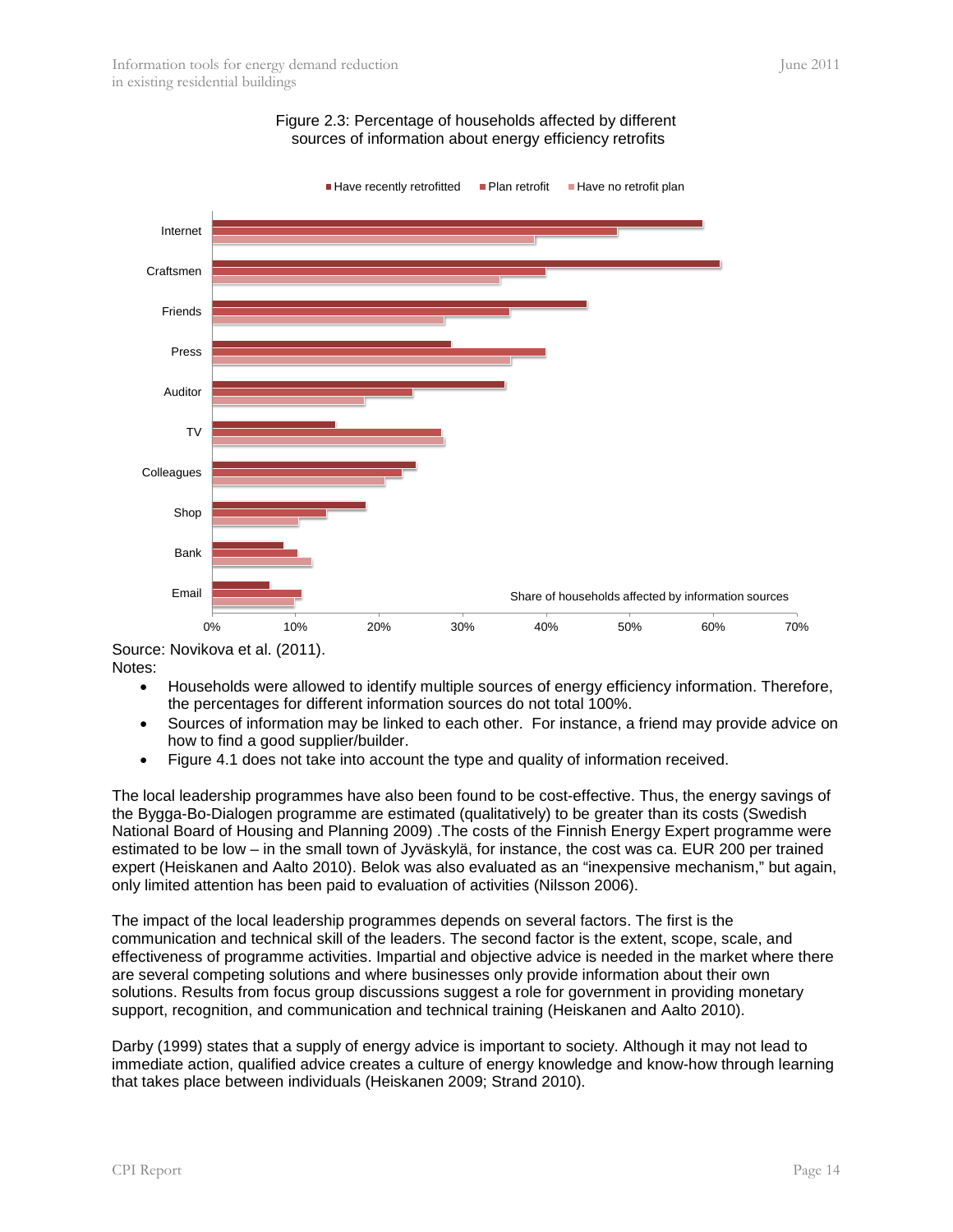The obstacles facing the local leadership programmes, making them less effective, often relate to the personal skills required by this tool. Some local leaders may lack the necessary communication skills or may abuse the position to intervene in other people's lives (Heiskanen and Aalto 2010). The continuity of programs and cooperation among participants can pose additional challenges, and the identification and engagement of skilled people is a further difficulty, particularly where programs rely on volunteers.

### <span id="page-14-0"></span>**2.4 Energy Performance Certificates**

Energy Performance Certificates (EPCs) inform occupants/owners about the energy performance of buildings as well as thermal retrofit options and support purchasers/tenants in choosing efficient buildings. Thus, EPCs can also support investment in thermal retrofit by reflecting the thermal performance in the resale value of the building. At present, however, the impact of EPCs is still limited, because:

- Though EPCs are one of the most trusted information sources relative to others, they still achieve only a low level of absolute trust;
- The information they provide might not fully match household needs for example, energy consumption is not translated into financial implications; and
- EPCs are frequently unavailable or are not presented for dwellings.

The update of the EPBD (European Performance of Buildings Directive), however, could increase the impact of EPCs in the future as the relevance of the certificate is suggested to increase if it is shown more frequently to purchasers.

Energy Performance Certificates (EPCs) are mandatory comparative labels that assess the performance of residential and commercial buildings. EPCs were introduced with the European Performance of Buildings Directive (EPBD) of 2002 (European Commission 2002) and were gradually implemented in all Member States. The information instrument pursues two main aims:

- Motivating building occupants and owners to pursue thermal retrofits by revealing the status quo of a building's energy performance and highlighting the options for efficiency investments.
- Motivating potential purchasers and tenants to choose an energy efficient building by revealing information about the energy performance of different purchasing/renting choices (thus also contributing to an increased resale value of energy efficient buildings, which in turn supports thermal retrofits as profitability increases).

Member States had considerable discretion in the implementation of the EPC concerning the numerical indicator that describes a building's performance (e.g.  $kWh/m^2/a$  or GJ/a), concerning the design of the label (continuous or categorical), the calculation method (either based on calculation, measurement, or both), the choice of additional information (e.g. inclusion of financial indicators and/or  $CO<sub>2</sub>$  emissions), and the compliance control mechanisms (e.g. spot checks or not). Hence, each country's implementation of and experience with EPCs varies (see BMVBS 2010; BPIE 2010; Dorß and Elstner 2009 for comprehensive overviews).

The impact of EPCs on modernization decisions differ. Hansen Kjaerbye (2008), for example, found that the Danish labelling program, which served as a blueprint for the EPC, had no impact on actual energy consumption. Togeby et al. (2008) concludes that EPCs are not cost-effective, as the costs for the whole labelling process are high compared to the small outcome of the instrument. In the UK, on the other hand, Lainé (2001) concluded that 17% of respondents acted on the recommendations of the EPC and NHER (2009) found that 32% of respondents implemented some of the EPC recommendations. Gram-Hanssen et al. (2007) suggested that it is difficult to directly measure the impact of an energy label, because, among other reasons, house owners react to the recommendations of the EPC only if the information is also supported by their social network and other sources.

Estimates of the impact of EPCs on purchasing decisions also vary. A CPI-survey among 700 purchasers of resident dwellings in Germany found that the EPC was one of the least relevant information sources to home purchase decisions ( $7<sup>th</sup>$  out of 8, see [Figure 2.5](#page-16-0) for details), though still 50% of respondents, that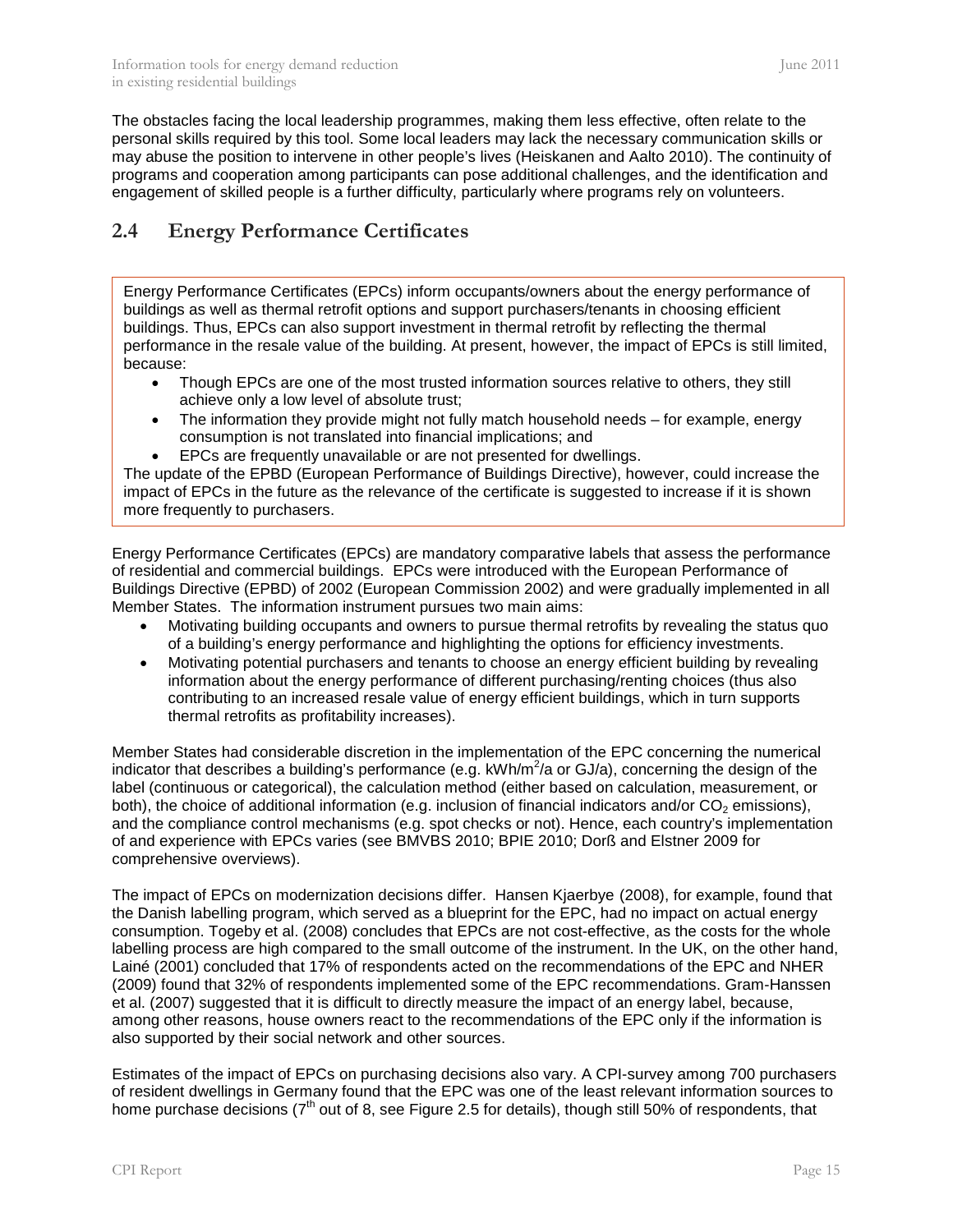used the EPC, indicated that the certificate was at least somewhat relevant (Amecke 2011). In England, Lainé (2001) found that only 18% of respondents stated that the EPC was influential in the purchasing decisions. Adjei et al. (2011) found that the information in the EPC was not used as a negotiation instrument in respondents' purchasing processes.

The above results indicate a moderate to low impact of the EPC. The following points can provide explanations:

1. Purchasers largely do not trust the EPC, but they trust it more than other information sources. While Amecke (2011) and Gram-Hanssen (2007) find that trust in the energy labels for buildings is rather low in absolute terms, Adjei et al.'s (2011) results show that despite low absolute values, the EPC is one of the most trusted information sources relative to others (Figure 5.2). The latter finding could suggest that the EPC can play an important role as a government backed information instrument.

Figure 2.4: Trust attached to different sources of information in several European countries



Source: Adjei et al. (2011).

2. The EPC does not provide the information that purchasers need most: Adjei et al. (2011), Amecke (2011), and Stieß et al. (2010) find that financial implications matter most for investments in energy efficiency. However, the responses in the latter study indicate that the EPC was the least useful information source for assessing the financial implications of the energy performance of dwellings [\(Figure 2.5\)](#page-16-0). One explanation could be that EPCs in most EU countries do not translate the energy rating into monetary terms. Thus, translating the information on annual energy demand/consumption into estimated annual energy costs could increase the relevance of the EPC. Yet, according to Adjei et al. (2011), purchasers in the UK do not find the EPC more useful for assessing financial implications even with the inclusion of financial indicators. How much of this is due to specific problematic factors with the underlying calculations and display in the UK requires further research (Banks 2008).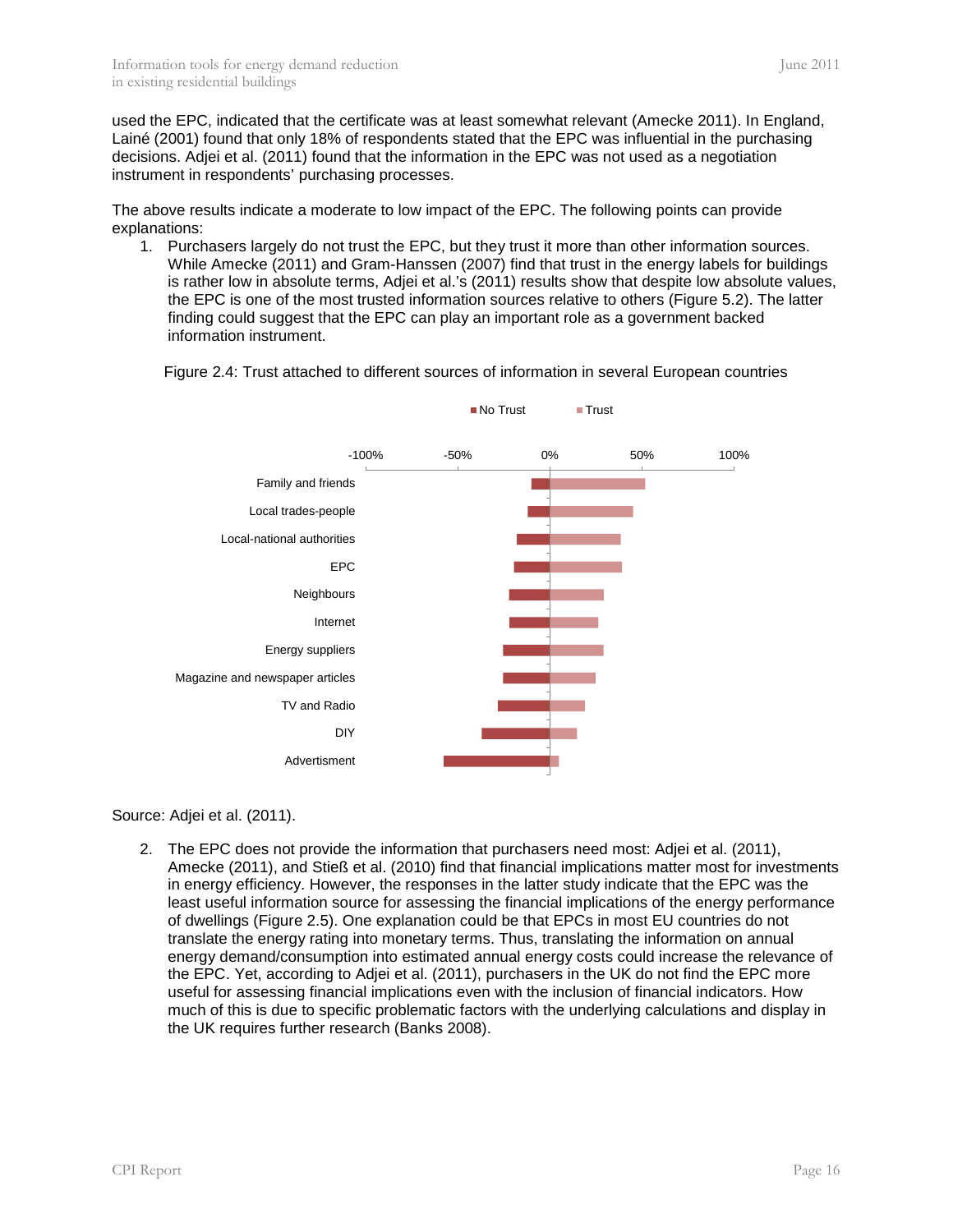<span id="page-16-0"></span>



- 3. Currently, some countries do not require that the EPC be actively displayed when letting or selling a residence for existing buildings. In Germany, for example, the EPC was available for only 38% of households in contrast to 69% in England (Adjei and others 2011).
- 4. Energy efficiency plays only a minor role in purchasing decisions, ranking 9<sup>th</sup> out of 13 criteria in Amecke's study (2011) and 9<sup>th</sup> out of 12 in Adjei et al.'s study (2011). The relevance of the EPC depends on the relevance of the criterion that it informs. Increasing the relevance of energy efficiency to purchasing decisions will require complementary policy instruments.

The 2010 recast of the Energy Buildings Performance Directive (European Commission 2010) requires that the results of the EPC be published for all buildings in building advertisements and that Member States implement a compliance control system. This is expected to increase the relevance of the EPC, as the EPC was significantly more relevant to purchasing decisions when shown more frequently to the purchaser (Amecke 2011).

Figure note: The trust vs. distrust responses shown in the graph do not add up to a 100% because the graph includes 5%-8% missing responses (either because respondents ticked 'don't know' or for other reasons); the remaining responses not shown in graph have fallen into the 'neutral' category.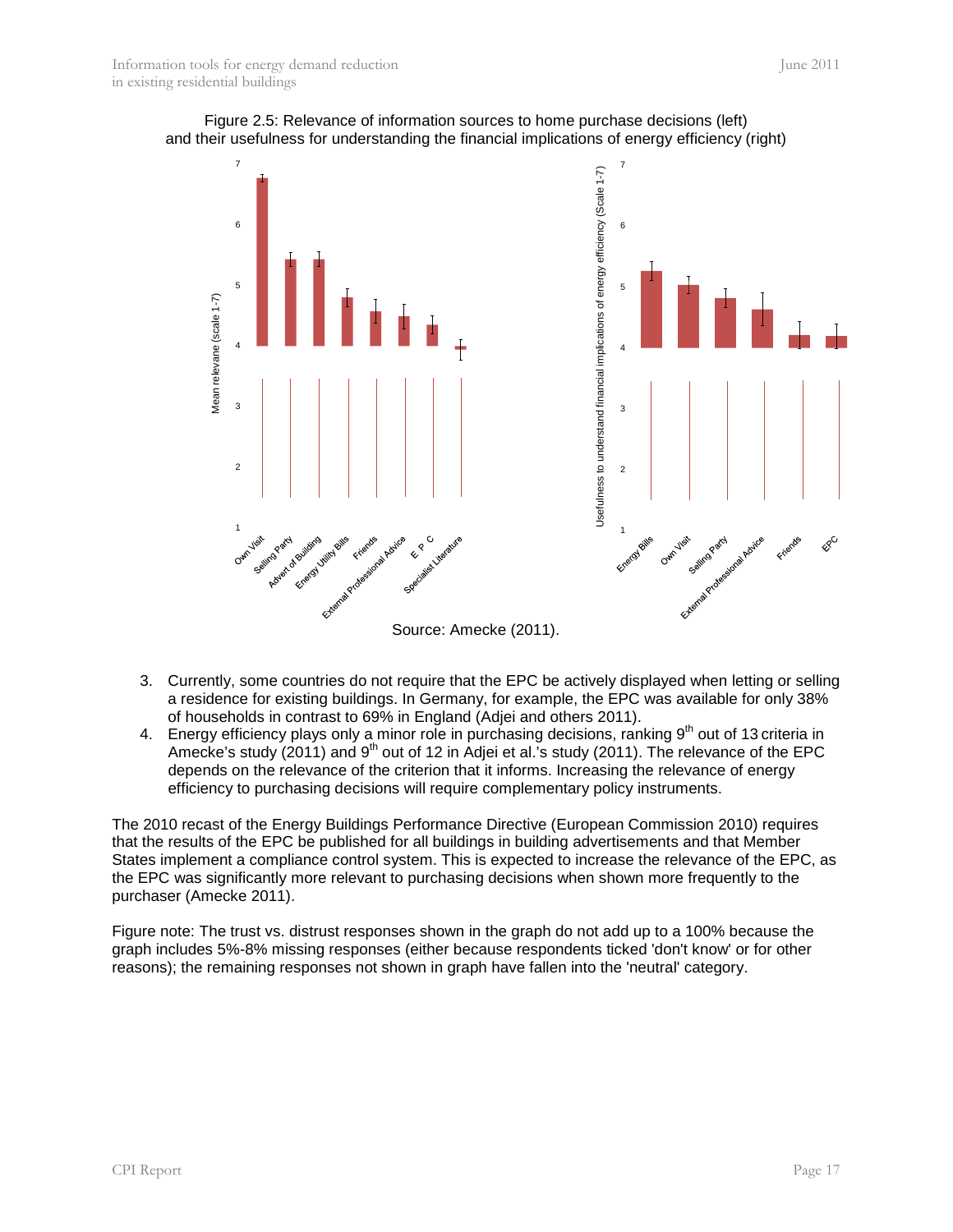### <span id="page-17-0"></span>**3 Policies that inform about retrofit options**

### <span id="page-17-1"></span>**3.1 Online tools**

Online tools for residential thermal retrofits are among the most popular sources of information through all stages of the decision-making process. They provide information at a low cost per household.

- Tailoring software to consumer needs and balancing the level of complexity, accuracy, and use time required to obtain the desired output are the key design issues.
- Online tools should include information about the co-benefits of energy efficiency and the reasons for possible deviations between estimated and actual data.
- Analysis of such key issues as thermal performance and other opportunities for improvement is required.
- Quality control and constant improvement are important for gaining the trust of users.

Desk- and web-based building energy analysis software for the general public has become widely available during the last two decades. The high penetration rates of the Internet have made such tools increasingly popular. According to our knowledge, the largest software tools are:

- Building Energy Software Tools Directory by the U.S. Department of Energy, URL: [http://apps1.eere.energy.gov/buildings/tools\\_directory/about.cfm](http://apps1.eere.energy.gov/buildings/tools_directory/about.cfm)
- Tools to Support Energy Savings on the website of the BUILD-UP initiative established by the European Commission, URL:<http://www.buildup.eu/tools>
- Tools listed on the Intelligent Energy e-Library by the European Commission, URL: [http://www.tenecolinks.com/buildings/software/whole\\_building\\_analysis/Index.htm](http://www.tenecolinks.com/buildings/software/whole_building_analysis/Index.htm)
- Energy Analysis Software database by TenEcoLinks, URL: <http://www.tenecolinks.com/buildings/software/index.htm>
- Energy Solutions Database by Western Area Power Administration of U.S. Department of Energy, URL:<http://energyexperts.org/EnergySolutionsDatabase.aspx>

According to one study, the Internet is one of the most powerful advisory tools for household thermal retrofits (Novikova and others 2011). [Figure 2.3](#page-13-0) ranks Internet self-search as the most popular source of information for building household awareness and assisting with planning a building thermal retrofit (though the results are somewhat biased since the survey was conducted through the Internet).

Other studies reviewed the Heizcheck (Heating check) and Modernisierungsratgeber (Modernization evaluator) online tools designed by the German company co2online. The evaluation of Heizcheck (Friedrich 2006a) concludes that it resulted in ca. two-thirds of households conducting thermal retrofits; one-third of these households lived in rented dwellings, while the remaining households owned dwellings. Of the household owners, the tool was a principal trigger for 25% of retrofits and contributed to 60%, resulting in incremental efficiency investments of EUR 223 million and EUR 586 million respectively. Where it was used, Modernisierungsratgeber has been the main trigger for 9% and a contributor to 27% of building thermal retrofits (Friedrich 2006b). Overall, 91% of households that used the tool have recently conducted or plan to conduct building thermal retrofits.

The figures suggest that online energy analysis tools have a significant impact on building thermal retrofits. However, because of the limited evidence, the results should be treated with caution.

Mills and Ritschard (1987) developed methodologies for evaluating and comparing software tools based on criteria such as the information collected from households, technical parameters, analysis methods, output types, and user services (glossaries, FAQs, in-built program help, and others). Applying this methodology, Mills (2004) compared 50 web-based and 15 desk-based residential energy analysis tools designed in North America. Using twelve tools to calculate energy use and cost for a model building, the author found a wide range of results, with the largest value two to three times that of the smallest. In fact, some software with a relatively small number of inputs accurately estimated energy consumption and suggested appropriate retrofit options, whereas other software that required numerous inputs still omitted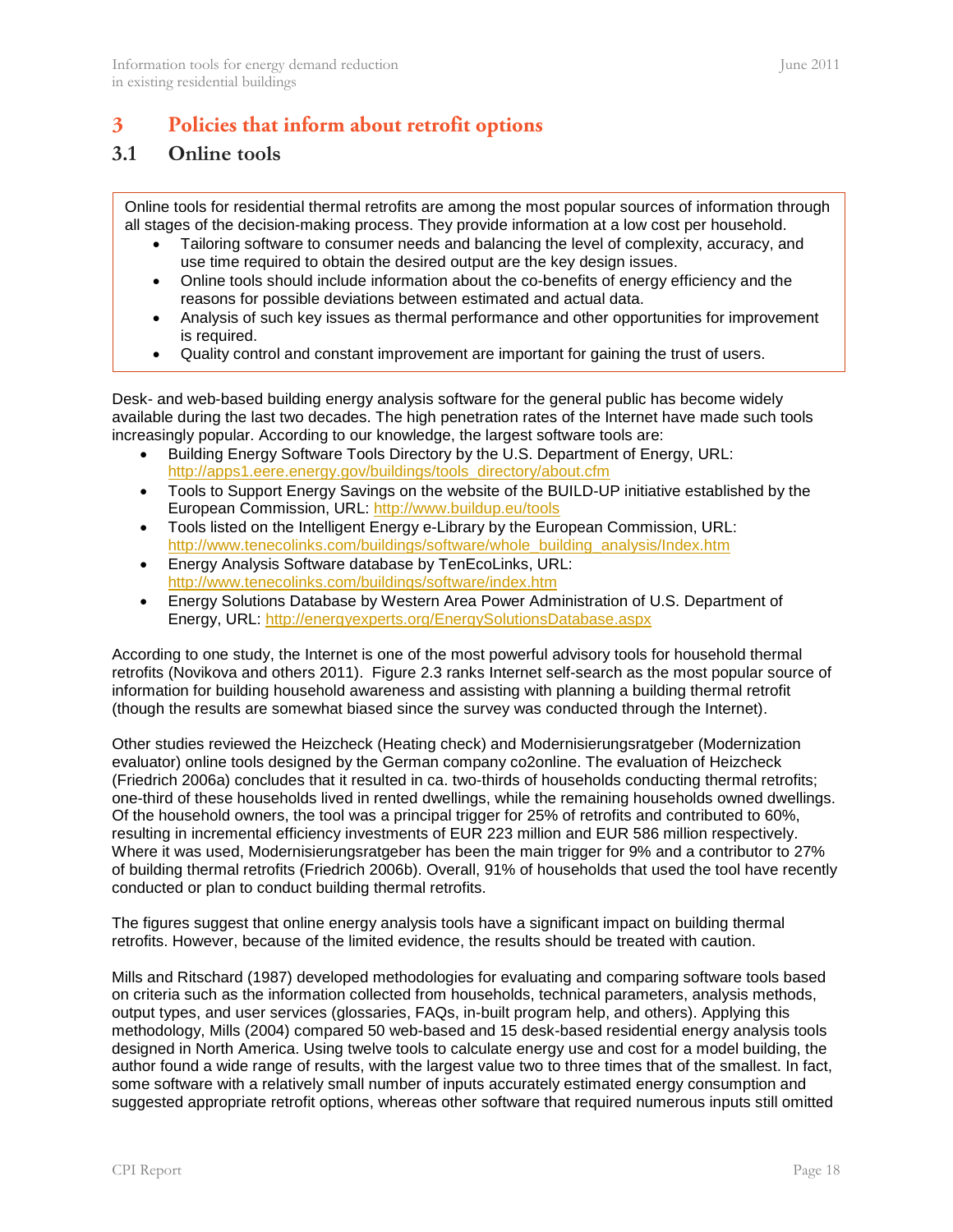key issues. The reasons for conflicting results were difficult to track without programming documentation, which is rarely available for online tools. For this reason, the author called for unified initiatives for software development. One example of a quality control attempt is the ASHRAE standard 140, which prescribes testing methods to identify and diagnose differences in building energy simulation software (ASHRAE 2007).

Mills (2004) concluded that no single tool is "perfectly designed" and possesses all desirable characteristics. Key design problems include too much time required to use the software, extensive input needed from users, and output data formats that do not meet consumer needs. The author suggested tailoring software to consumer needs by providing things such as what-if information. Also, the author found that many tools evaluate miscellaneous energy uses and provide spot tips while key issues and comprehensive retrofitting packages including simple but cost-effective options are rarely suggested.

In contrast, Westerman (2001) suggested that software packages should offer targeted evaluation of simple measures by request rather than requiring the whole procedure of building energy analysis. This report also emphasized the usefulness of attaching to results the reasons for possible deviation of actual energy consumption and cost data from the estimate, as well as tips on the non-energy benefits associated with suggested options.

Finally, online energy analysis software is a very cost-effective measure. Once created, it can be used for a long time and distributed at low cost. For instance, the online Home Energy Saver developed by the Lawrence Berkeley National Laboratory and financed by the US Department of Energy is distributed via social media (URL: *[http://www.facebook.com/homeenergysaverpro\)](http://www.facebook.com/homeenergysaverpro).* The average cost of online software may be close to USD 0.5 per household whereas the cost of home energy audits may vary from ca. USD 40 to thousands of dollars (Michaels 2002). Mills (2004) emphasizes the importance of proper financing for maintenance and quality control of online tools to improve accuracy and in turn users' trust in the tools.

### <span id="page-18-0"></span>**3.2 Energy auditing tools and consultation**

Several studies found energy audits and consulting on household and building energy consumption to be effective and cost-efficient measures for triggering energy-saving measures.

- Auditing tools should be used with caution; interpreting the results requires expert knowledge, and it is important that consultants explain the results and uncertainties.
- Energy audits and consultations of varying complexities and costs can target households with different needs.
- Interested parties often do not know what they will get for their money, since the quality of energy consulting can vary significantly. It is essential to inform each client on the topics included in, the products of, and limits of a specific consulting engagement before taking action; otherwise the project may not fit with expectations.
- Local independent institutions that coordinate energy consultation offers from various suppliers and provide an advice hotline can help households find a suitable offer.

According to the European Directive on energy end-use efficiency and energy services, an energy audit is defined as a systematic procedure that analyzes and evaluates the energy consumption of a household or company (European Commission 2006). The purpose of energy audits is to identify cost-effective energy saving measures. According to the directive, energy audits shall reach all end users, including households and commercial and industrial consumers; in this article we focus on energy audits for private households. In this paper, the term energy audit is defined more broadly than in the European Directive to include face-to-face consulting without comprehensive documentation.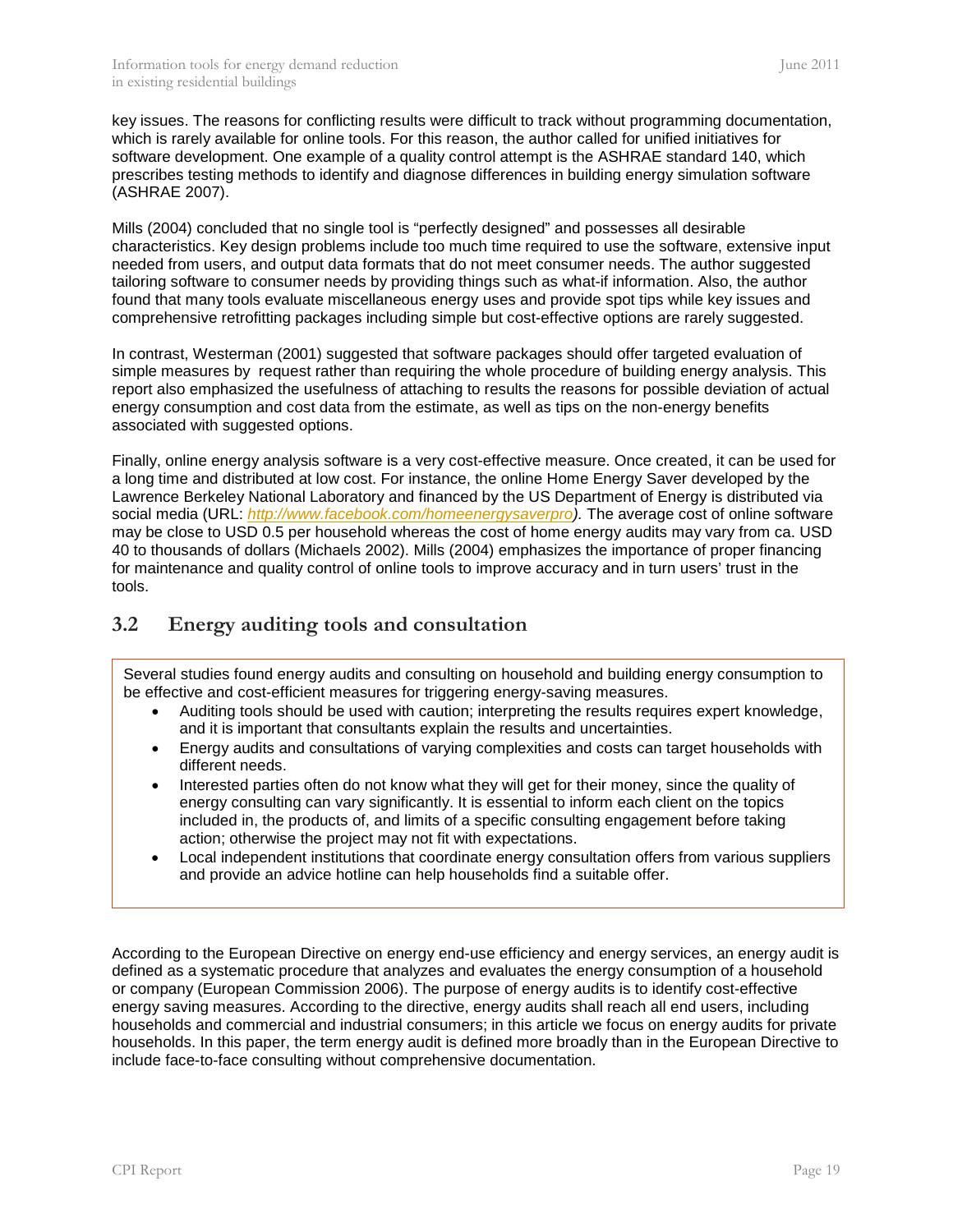Energy auditing tools are used to analyse the thermal quality of buildings and industrial plants as well as the energy efficiency of technical equipment, such as heating systems and air conditioning equipment. Computer programs are one tool used to calculate the heating and/or primary energy demand of a building and its potential energy savings through specific measures (see e.g.Crawley and others 2008; Poel and others 2007). Another well-known tool is infrared thermography used to detect the source of energy leaks in a building's envelope (Balaras and Argiriou 2002). Energy consultations, assessments, or advice generally accompany the use of such tools but can also accompany simpler tools. They also vary strongly in complexity, the type of supplier, and format (face to face, via internet, or even by phone). The energy consulting community agree that a homeowner accepts different levels of information step-by-step before implementing thermal retrofit options. Thus, the low-level consulting provides an assessment of building energy performance on the basis of easy available data while the detailed consulting derives the advice based on precise data sampling on site and its analysis with certified computer programs.

Case studies 7-9 in the paper Annex describe the following energy consultation types and tools available in Germany and abroad:

- Low-level, free 'energy checks' in Germany based on a short questionnaire focusing on easily available data (**[Case study 7](#page-27-1)**)
- Initial low-cost energy consultations, which deepens the knowledge of households about energy saving, available in Germany, Finland, and Sweden (**[Case study 8](#page-28-0)**)
- The more expensive, detailed, and standardized energy consulting program in Germany called "BAfA-Vor-Ort-Beratung" (**[Case study 9](#page-29-0)**)

Various studies review the impact of the different types of consulting programs.

After receiving a low-level energy check, a third of all users made use of a more detailed, fee-required energy consultation, and half of users implemented an energy saving measure (Germany, produkt+ markt 2009). A major obstacle for investments in energy efficiency is often the customer's lack of required resources, such as time, knowledge, and money (Schliech 2004). Energy checks address these obstacles, providing information that is easily accessible, free of charge, and requires almost no previous knowledge on the part of the homeowner. However, since most of the suppliers of free energy checks are contractors (e.g., heating engineers or chimney sweepers), energy saving potentials in building components that are not their specialties can be overlooked or underestimated.

After a low-cost energy consultation, 78% of all users in the Region Hannover implemented at least one energy-saving measure, investing, on average, EUR 30,000 (Germany, Klimaschutzagentur Hannover). At the same time, fewer than 20% subsequently made use of a more detailed consultation or energy audit (Stieß and Birzle-Harder 2010). According to ex-ante estimates (TEM 2009), by 2020, energy consulting programs in Finland could reduce the total national  $CO<sub>2</sub>$  saving requirement by 0.5%. Heiskanen (2011) suggested that without adequate financial support, low quality energy counselling might provide inferior advice and thus result in negative impacts.

After the detailed Vor-Ort-Beratung program more than 90% of all users implemented energy saving measures or stated that they planned to do so in future (IFEU 2008). Also,more than 80% of users were satisfied with this type of consulting; in particular, the consultant's expertise and independence were seen in a positive light.

The project ENEF-Haus conducted in spring 2009 estimated a share of households, which ask for advice before implementing building thermal retrofits. For this, the project surveyed ca. 1,000 homeowners of single and semi-detached homes in Germany, who retrofitted their homes during the years 2005–2008. The results revealed that 24% of homeowners, who have invested more than EUR 4,000 into building retrofits, asked for multiple types of energy advice before implementing retrofits (Dunkelberg and Stieß 2011).

These studies show that energy consulting and auditing contribute to the pursuit of thermal building retrofits. They also point out that, contrary to expectations, many homeowners do not go through the process of acquiring advice and consultation at increasing levels of complexity before engaging in thermal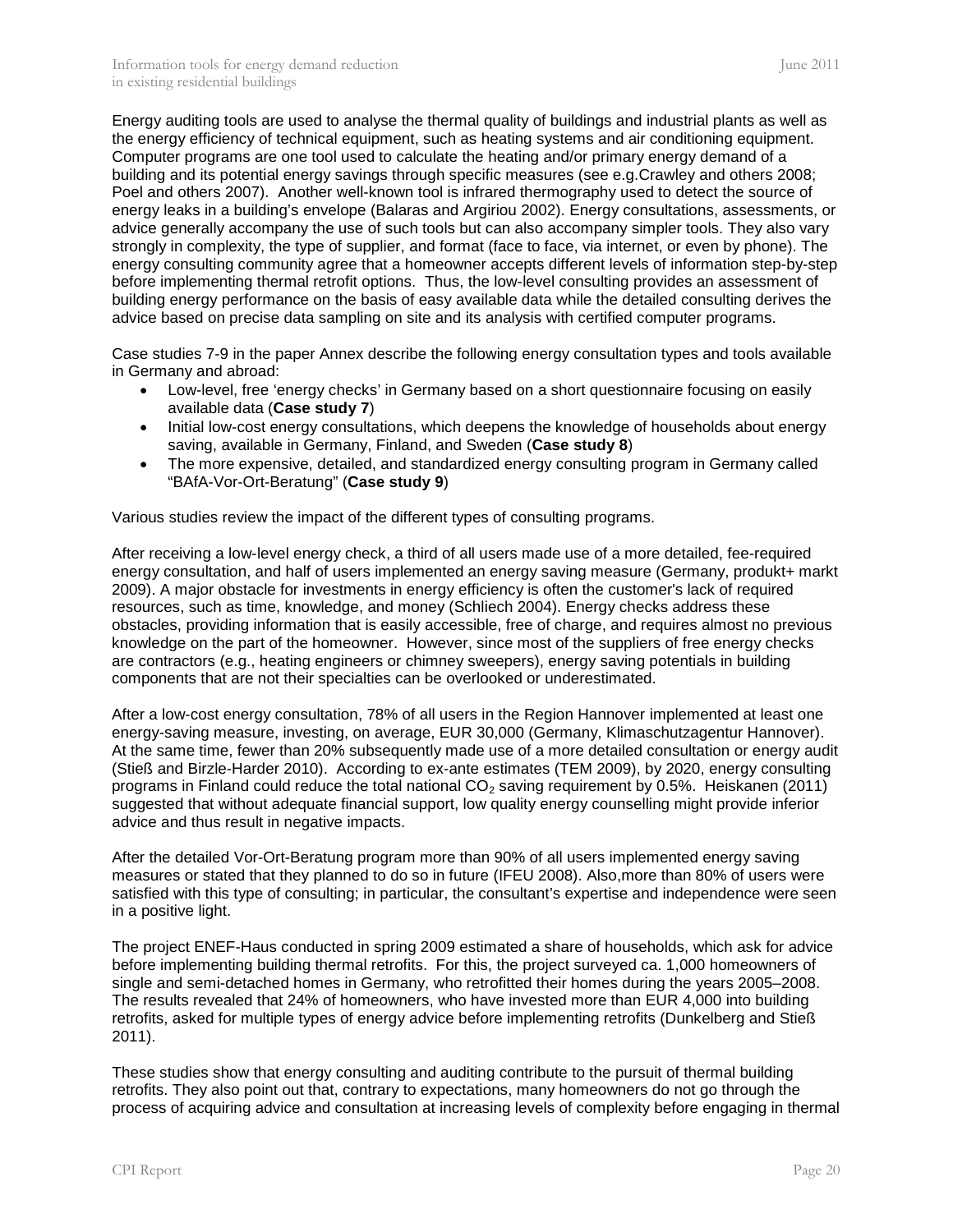retrofits. Instead, many homeowners directly implement energy saving measures after receiving low-level energy checks or initial energy consultations without asking for an exact calculation of the building's energy performance or for more precise consulting (Stieß and Birzle-Harder 2010).

The impact of energy consulting depends not only on the technical skills of professionals but also on their communication skills. However, the initial education and training of most professionals only focuses on technical skills. As early as 1986, Magat et al. (1986) emphasized the importance of the format in which the results of an energy audit are presented. In an experiment, the authorschanged the format in which information was presented. Placing information about energy saving before information about investment costs encouraged households to pursue more energy efficiency investments. This shows that the way in which options are communicated can impact consumer choice, just as the way that consumer concerns are addressed impacts the success of the consulting process.

### <span id="page-20-0"></span>**4 Policies that inform professionals**

### <span id="page-20-1"></span>**4.1 Craftsman certification**

Advice from professionals is the key information source that triggers residential thermal retrofits. Because the quality of contractors' services vary, however, regular certification of contractors may help households develop trust and find experts who best fit their needs.

- Productivity loss due to time spent on certification hinders construction industry firms, which are usually small, from encouraging their employees to obtain certification.
- Public and private partnerships to set up the certification process can be useful.
- Linking the certification scheme to a subsidy scheme or a building code may help to enforce the certification scheme.
- It is useful to start from a voluntary scheme and later convert to a mandatory one.
- A well-considered communication strategy is essential.

Advice on thermal efficiency retrofits may be delivered by a range of professionals in the construction industry. Their advice is one of the key sources of information that triggers residential thermal retrofits. This statement is supported by the results of the survey conducted among German households by Novikova et al. (2011) and presented in [Figure 2.3](#page-13-0) The figure in Section [3](#page-17-0) illustrates that information provided by contractors ranked first in importance for households that have recently conducted retrofits and second for households that are planning retrofits.

The skills of these experts and the corresponding range and quality of services they deliver vary, however. Furthermore, even with comprehensive education, experts' knowledge may become outdated as innovative new practices and technologies emerge. These factors make it difficult for households to assess and trust the qualification of experts. Qualification requirements and regular certification of experts may help households select an expert who best fits household needs.

[Table 7.1](#page-30-1) of the Annex reviews three examples of international certification schemes. The information in the Table attests that the specialization required in craftsman certification is often too narrow to facilitate better and deeper knowledge of a particular type of building/system. Only a few small companies have access to sufficient training in a variety of building systems. Viaggi (2011) emphasized that 92% of EU construction companies have fewer than 10 employees, so training time is difficult to integrate into project timelines. Thus, certification schemes should take into account the needs of small companies.

The ongoing QualiCert project (QualiCert 2011) aims to produce a set of recommendations for the design of domestic certification schemes for installers of small-scale buildings-integrated renewable systems. The project covers only some certification schemes, but its results can be replicated for other contractors certification schemes. The project identifies the key success criteria and characteristics of scheme development. These key legal, institutional, technical, financial, and communication aspects are gathered for each stage of the certification framework and are presented in [Table 7.2](#page-31-0) in the Annex.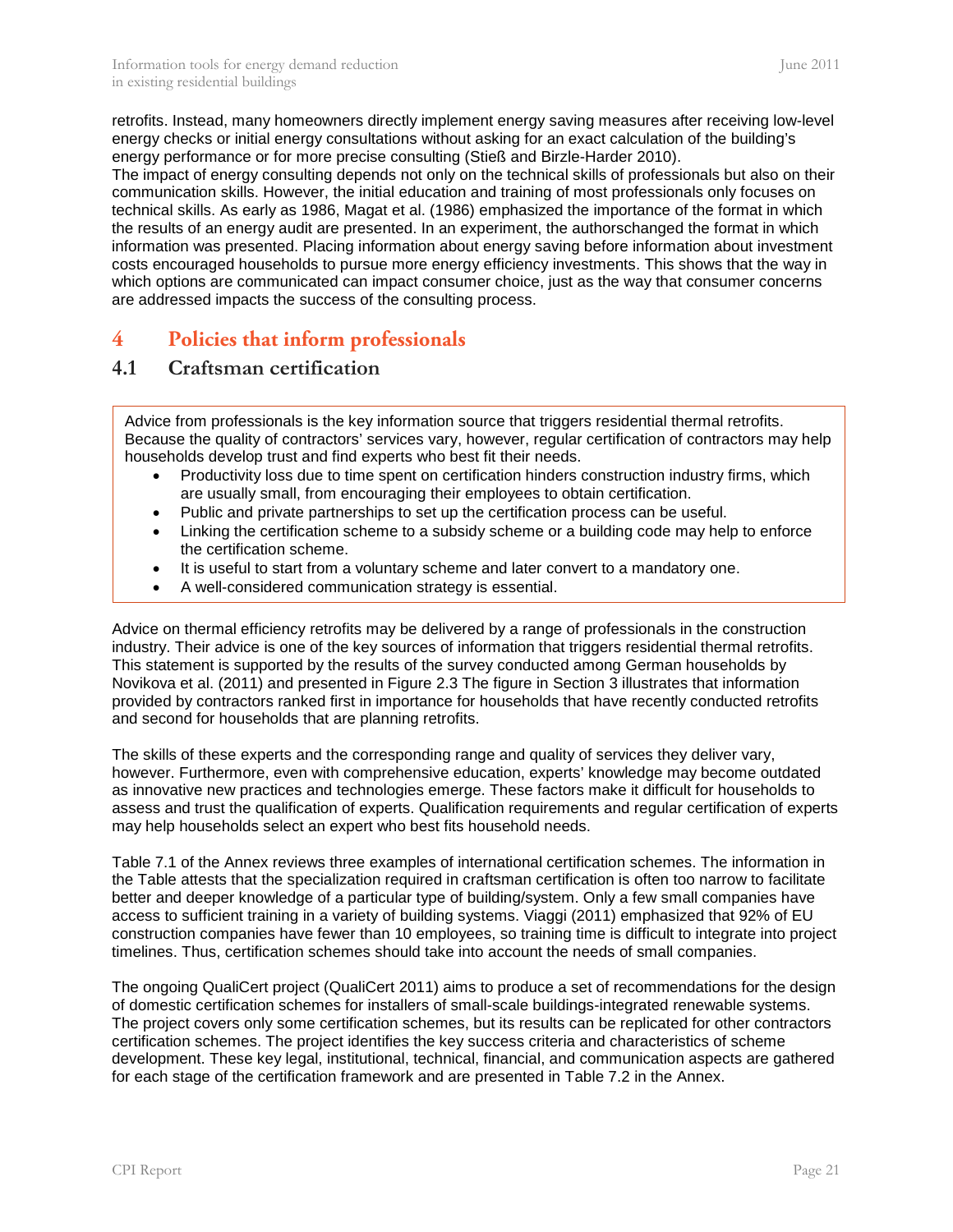The QualiCert manual (QualiCert 2011) argues that the development of a common European Union scheme is inappropriate, because certification schemes should be embedded in national training and quality frameworks. The report notes that both individual experts and company certification schemes are used in Europe; the former is advantageous because it appoints a technical referee who has the requisite knowledge and can represent the company, whereas the latter is advantageous because the person who does the actual work is certified. Further, public and private partnerships in setting up the certification process are helpful because the public sector participant provides authority and trust, whereas the private sector contributes practical experience. Compared to voluntary certification, linking certification to a subsidy scheme or building code helps to increase market penetration. The manual, however, recommends starting with a voluntary scheme to gain the capacity for processing all applications and to adjust to the financial burden. In the long run, however, mandatory schemes are more effective.

### <span id="page-21-0"></span>**5 Conclusion**

The paper has provided a descriptive overview of information instruments that support the retrofitting process of existing residential buildings in Germany and has discussed a few policies that are effectively used in other countries. The role of information instruments and their objectives were explained in the context of different steps of a retrofit decision.

The paper revealed that information tools play a significant role in catalysing investments in household energy efficiency. The existing literature indicates that individual information tools may result in energy savings of up to 10% over baseline energy consumption. This evidence is limited, however, and the estimates should be treated with caution. As estimates relate to the impact of individual policy instruments, their combined impact is likely to be larger, but unlikely to be fully additive. The design and implementation of the majority of information tools requires insignificant spending per household and is often cost-effective.

The implementation of information instruments requires consideration of legal, institutional, technical, financial, cultural, and organizational factors. Examples and experience collected in this paper may prove useful in understanding their success and limitations.

### <span id="page-21-1"></span>**6 References**

- Abrahamse W, Steg L, Vlek C, Rothengatter T. 2005. A review of intervention studies aimed at household energy conservation. Journal of Environmental Psychology 25(3): 273-291.
- Adjei A, Hamilton L, Roys M. 2011. A study of homeowner's energy efficiency improvements and the impact of the energy performance certificate. Hertfordshire (UK): BRE (Building Research Establishment).
- Allcott H. 2010. Social norms and energy conservation. MIT and NYU.
- Amecke H. 2011. The relevance of the European Energy Performance Certificate for purchasing decisions. CPI Report. Climate Policy Initiative.
- ASHRAE. 2007. Standard 140-2007—Standard Method of Test for the Evaluation of Building Energy Analysis Computer Programs (ANSI approved).
- Aune M. 2001. Energy technology and everyday life The domestication of Ebox in Norwegian households. In Proceedings: European Council for an Energy Efficient Economy (ECEEE) Summer Study.
- Ayres I, Raseman S, Shih A. 2009. Evidence from two large field experiments that peer comparison feedback can reduce residential energy usage. NBER Report 15386.
- BafA. 2009. Richtlinie über die Förderung der Beratung zur sparsamen und rationellen Energieverwendung in Wohngebäuden vor Ort - Vor-Ort-Beratung.
- Balaras C, Argiriou A. 2002. Infrared thermography for building diagnostics. Energy and Buildings 34(2):171-183
- Banks N. 2008. Implementation of Energy Performance Certificates in the Domestic Sector. Oxford: Oxford University, Centre for the Environment.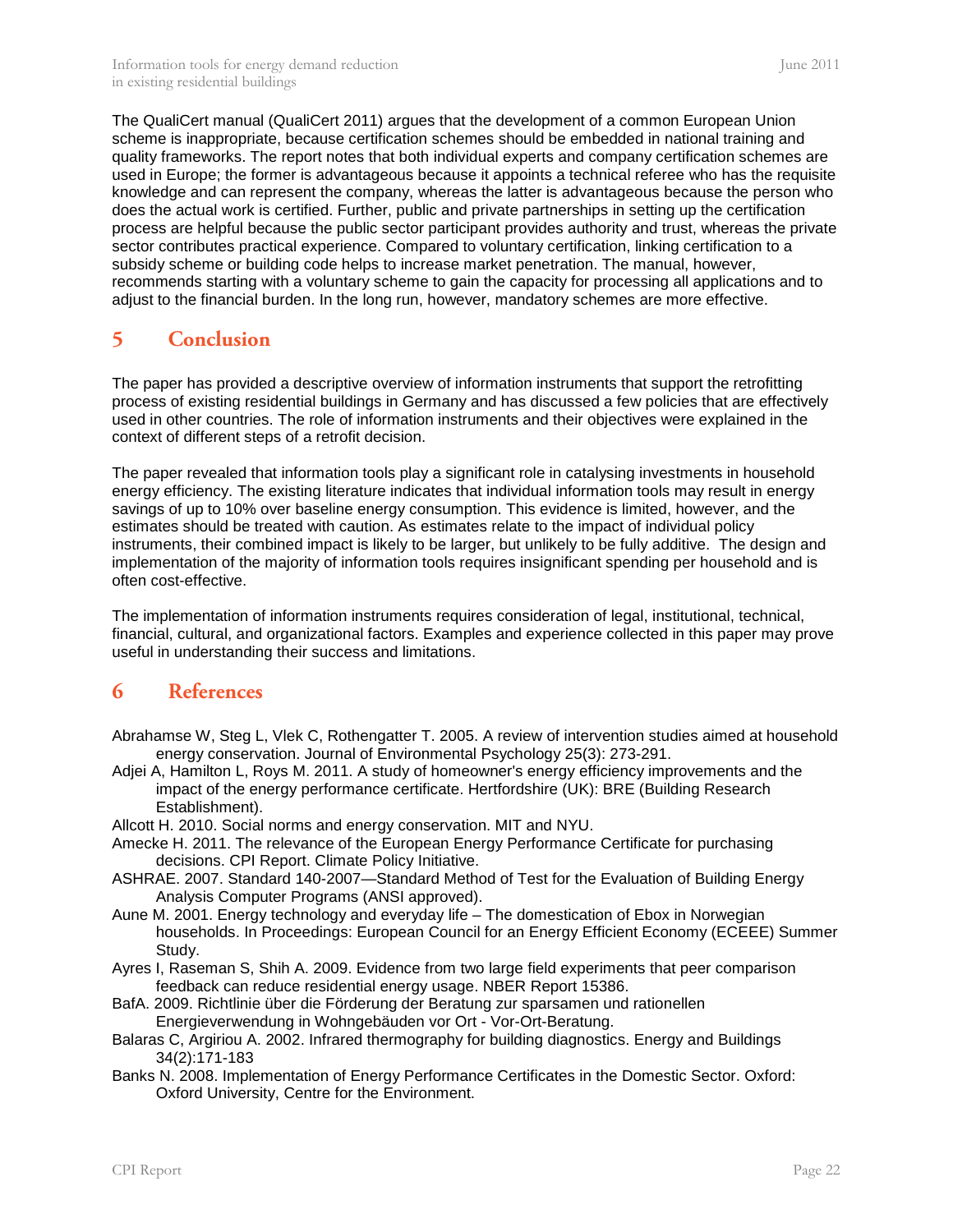Bertelsen N. 2007. Evaluation of Belok.

- BMVBS. 2010. Monitoring and evaluation of energy certification in practice with focus on central European states.
- BMWi, BMU. 2010. Energy Concept for an Environmentally Sound, Reliable, and Affordable Energy Supply. Berlin: BMWi.

BPIE. 2010. Energy Performance Certificates across Europe. From design to implementation. Bruxelles.

Breukers S, Heiskanen E, Mourik R, Bauknecht D, Hodson M, Barabanova Y, Brohmann B, Buerger V, Feenstra CFJ, Jalas M et al. . 2009. Interaction schemes for successful energy demand side management: building blocks for a practicable and conceptual framework.

- BWHT. 2010. Der EnergieSparCheck. EnergieSparCheck.
- Carroll E, Hatton E, Brown M. 2009. Residential Energy Use Behavior Change Pilot. Franklin Energy.
- Cowi. 1999. Utvärdering av det första verksamhetsåret inom 1997 års energipolitiska program [Evaluation of the first year in the 1997 Energy Policy Program]. Näringsdepartementet (Ministry of Industry).
- Cowi. 2000. Utvärdering av 1997 års energipolitiska program 1998-1999 [Evaluation of the 1997 Energy Policy Program 1998-19991]. Näringsdepartementet (Ministry of Industry).
- CPI. 2011. Summary of Roundtable on Information Instruments to Support Thermal Efficiency Upgrades of Buildings Hosted by CPI at DIW-Berlin on February 18, 2011. Climate Policy Initiative.
- Crawley DB, Hand JW, Kummert M, Griffith BT. 2008. Contrasting the capabilities of building energy performance simulation programs. Building and Environment 43(4):661-673
- Dahlberg A. 2009. Bygga-bo-dialogen samlad slutbedömning 2007-2009 [Bygga-bo-dialogen complete final assessment 2007-2009].
- Darby S. 1999. Energy advice what is it worth? In Proceedings: European Council for an Energy Efficient Economy (ECEEE) Summer Study.
- Darby S. 2006. The Effectiveness of Feedback on Energy Consumption. A review for DEFRA of the literature on metering, billing, and direct displays.
- Darby S. 2010. Literature review for the energy demand research project. London: Ofgem (Office of Gas and Electricity Markets) ,
- DBU. 2009. Haus sanieren-profitieren! Berliner Energietage 2009 Energieeffizienz in Deutschland. Berlin.
- Dobson J, Griffin J. 1992. Conservation Effect of Immediate Electricity Cost Feedback on Residential Consumption Behavior. In Proceedings: ACEEE (American Council Energy-Efficient Economy) Summer Study.
- Dorß W, Elstner E. 2009. Das neue Energieeinsparungsgesetz EnEG. Greenbuilding 1-2/2008:56-59.
- Dudda C. 2008. Die Energieberatung der Verbraucherzentralen. .

Dunkelberg E, Stieß I. 2011. Energieberatung für Eigenheimbesitzer/innen Wege zur Verbesserung von Bekanntheit und Transparenz durch Systematisierung, Qualitätssicherung und kommunale Vernetzung. .

- Ehrhardt-Martinez K, Donelly KA, Laitner JA. 2010. Advanced metering initiatives and residential feedback programs: a meta-review for household electricity-saving opportunities. In Proceedings: American Council for an Energy-Efficient Economy.
- EnWG. 2005. Energiewirtschaftsgesetz vom 7. Juli 2005 (BGBl. I S. 1970, 3621), das zuletzt durch Artikel 4 des Gesetzes vom 7. März 2011 (BGBl. I S. 338) geändert worden ist; Paragraph 21b Abs. 3a.
- EPRI. 2009. Residential electricity use feedback: a research synthesis and economic framework. Palo Alto, CA: EPRI.
- European Commission. 2002. Directive 2002/91/EC of the European Parliament and of the Council of 16 December 2002 on the energy performance of buildings.
- European Commission. 2006. Directive 2006/32/EC of the European Parliament and of the Council of 5 April 2006 on energy end-use efficiency and energy services. Directive 2006/32/EC. The Official Journal of the European Union, L114 of 27.4.2006. p. 64-85.
- European Commission. 2010. Directive 2010/31/EU of the European Parliament and of the Council of 19 May 2010 on the energy performance of buildings (recast). Official Journal of the European Union, L153 of 18.06.2010. p. 13-35.
- Friedrich M. 2006a. Evaluation des interaktiven Online-Ratgebers "HeizCheck" Ergebnisbericht. Stand: 13.7.2006. Institut für soziologische Meinungsforschung für die co2online gemeinnützige GmbH.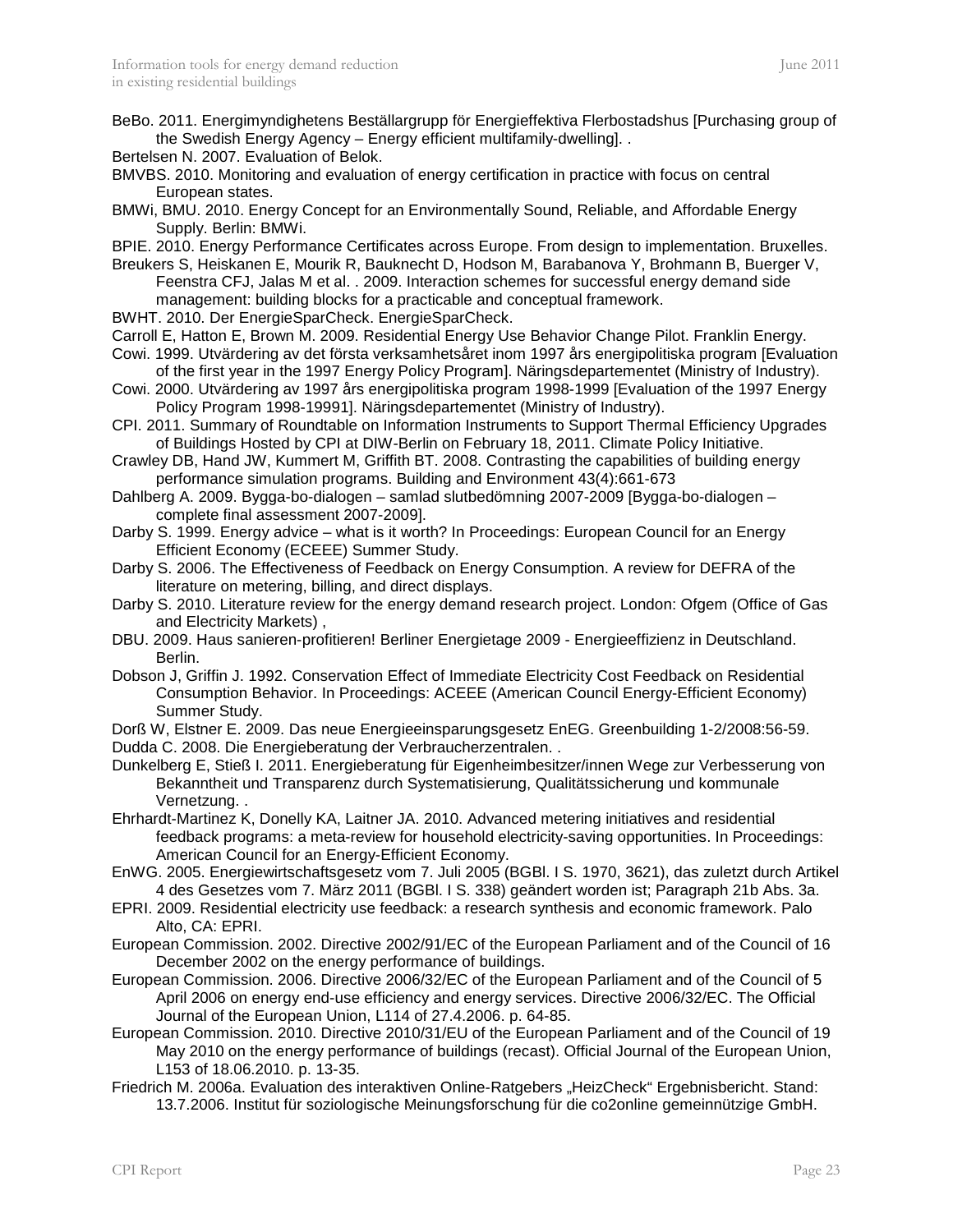- Friedrich M. 2006b. Evaluation des Modernisierungsratgebers Ergebnisbericht. Stand: 20.4.2006. Institut für soziologische Meinungsforschung für die co2online gemeinnützige GmbH.
- Gram-Hanssen K, Bartiaux F, Michael Jensen O, Cantaert M. 2007. Do homeowners use energy labels? A comparison between Denmark and Belgium. Energy Policy 35(5):2879-2888.
- Hansen Kjaerbye V. 2008. Does Energy Labelling on Residential Housing Cause Energy Savings. AKF. Denmark, DK.

Haakana M, Sillanpaa L, Talsi M. 1997. The Effect of Feedback and Focused Advice on Household Energy Consumption. In Proceedings: European Council for an Energy Efficient Economy (ECEEE) Summer Study.

- Heiskanen E. 2009. Suomalaisten energiakäyttäytyminen ja energiatehokkuuden sosiaalinen potentiaali. Liite 4 julkaisussa Ehdotus energiansäästön ja energiatehokkuuden toimenpiteiksi. Energiatehokkuustoimikunnan mietintö.
- Heiskanen E. 2010. Energian säästön edistäminen: parhaat neuvot puntarissa. Ympäristö ja terveys 41(1-2):78-83.
- Heiskanen E. 2011. KUILU-hankkeen väliraportti. .
- Heiskanen E, Aalto K. 2010. Instrument Impact Assessment: Energy and Environment Expert, Finland. No. EUPOPP WP3.2 Case study.
- Hydro One Networks I. 2008. Hydro One Networks' Time-of-Use Pilot Project Results. No. Report EB-2007-0086.
- IFEU. 2008. Evaluation des Förderprogramms "Energiesparberatung vor Ort". Heidelberg: Im Auftrag des Bundesministeriums für Wirtschaft und Technologie.
- IWU/BEI. 2010. Datenbasis Gebäudebestand. Datenerhebung zur energetischen Qualität und zu den Modernisierungstrends im deutschen Wohngebäudebestand. Darmstadt.
- Khan J. 2006. Evaluation of the Local Energy Advice Programme in Sweden.
- Klimaschutzagentur Region H. 2010. Gut beraten starten: Klimaschutzregion Hannover. .
- Lainé L. 2001. Room for improvement. The impact of EPCs on consumer decision-making. London: Consumer Focus.
- Magat WA, Payne uPFBGW, Brucato PF. 1986. How important is information format? An experimental sutdy of home energy autid programs. Journal of Policy Analysis and Management 6(1):20-34.
- McClelland L, Cook S. 1979. Energy conservation effects of continuous in-home feedback in all-electric homes." Journal of Environmental Systems. Journal of Environmental Systems 9(2):69-173.
- Michaels H. 2002. Comparing Approaches to Reducing Efficiency Market Barriers through Interactive Energy Audit Software. In Proceedings: ACEEE Summer Study on Energy Efficiency in Buildings. Washington, DC.
- Mills E. 2004. Inter-comparison of North American residential energy analysis tools. Energy and Buildings 36(9):865-880
- Mills E, Ritschard R. 1987. DOE-Sponsored Microcomputer Tools for Buildings Energy Analysis: Applications to Multifamily Retrofit Evaluation. Lawrence Berkeley Laboratory No. Report N. 24307.
- Mountain D. The Impact of Real-Time Feedback on Residential Electricity Consumption: The Hydro One Pilot [Internet]. Mountain Economic Consulting and Associates Inc.; [cited].
- Mountain D. 2007. Real-Time Feedback and Residential Electricity Consumption: British Columbia and Newfoundland and Labrador Pilots. Mountain Economic Consulting and Associates Inc.
- Nelsen A. Brussels slaps opt-outs on efficiency plan. Euractiv [Internet]. [cited]. Available from: http://www.euractiv.com/en/energy-efficiency/brussels-slaps-opt-outs-efficiency-plan-news-505877
- NHER. 2009. Energy Performance Certificates. Seizing the opportunity. Milton Keynes.
- Nilsson L. 2006. Evaluation of Belok. .
- Novikova A, Vieider F, Neuhoff K. 2011. Buildings energy efficiency upgrade: the factors behind. Climate Policy Initiative.
- Parker D, Hoak D, Cummings J. 2008. Pilot Evaluation of Energy Savings from Residential Energy Demand Feedback Devices.
- Poel B, van Cruchten G, Balaras C. 2007. Energy performance assessment of existing dwellings. Energy and Buildings 39(4):393-403
- produkt+markt. 2009. Evaluation September 2009 Wiederholungsbefragung Hausbesitzer in Niedersachsen
- QualiCert. 2011. A common approach for certification or equivalent qualification of installers of smallscale renewable energy systems in buildings. QualiCert.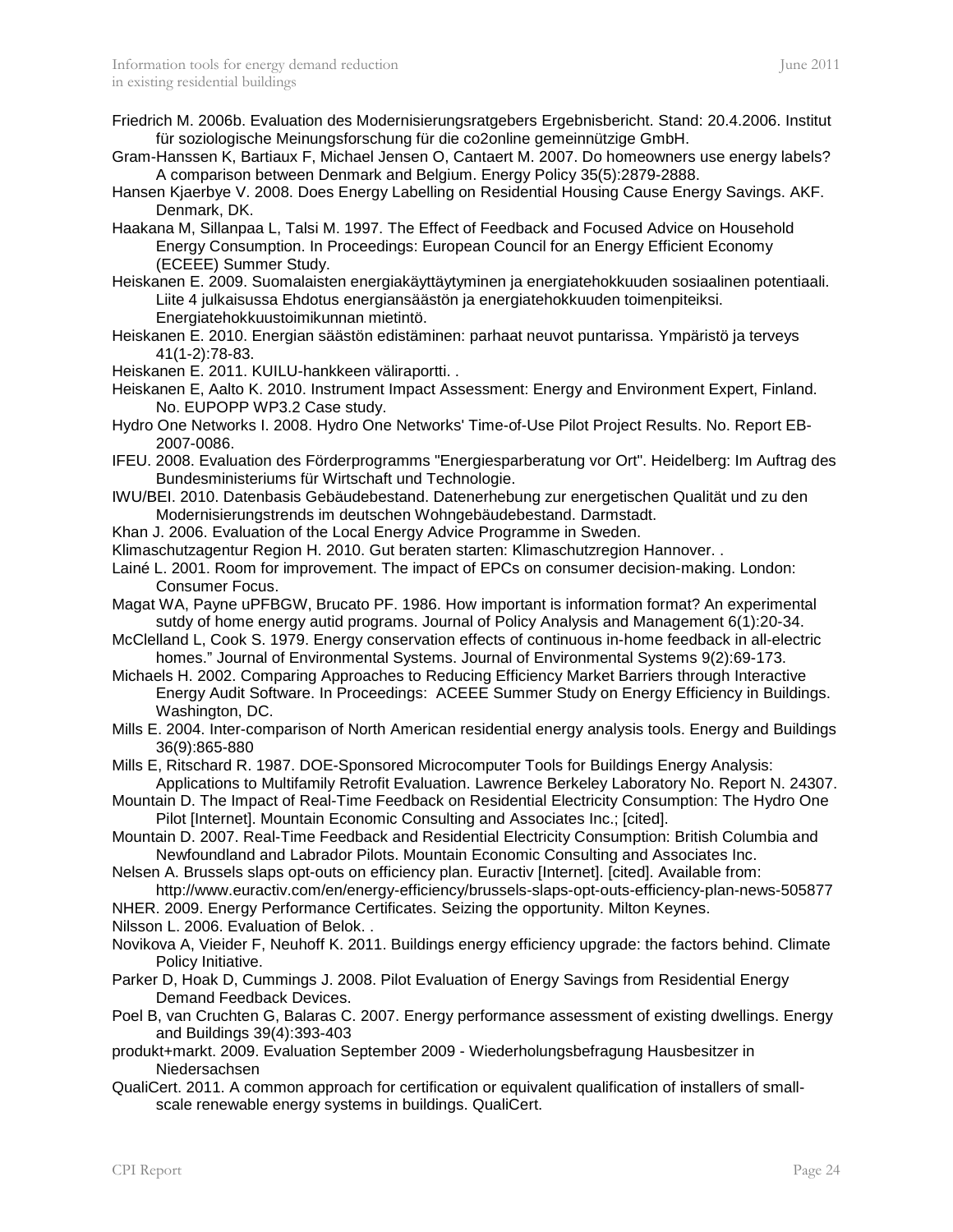- Reje M. 2000. Utvärdering av effekterna av informationsåtgärder för att åstadkomma energieffektivisering [Evaluation of the impact of information measures to achieve energy efficiency]. Energimynidgheten (Swedish Energy Agency).
- Roberts R, Baker W. 2003. Towards effective energy information. Improving consumer feedback on energy consumption. Center for sustainable energy No. Con/Spec/2003/16.
- Schliech J. 2004. Do energy audits help reduce barriers to energy efficiency? An empirical analysis for Germany. International Journal of Energy Technology and Policy 2(3):226-239.
- Schultz PW, Nolan JM, Cialdini RB, Goldstein NJ, Griskevicius V. 2007. The Constructive, Destructive, and Reconstructive Power of Social Norms. Psychological Science 18(5):429 -434.
- Seligman C, Darley JM, Becker LJ. 1978. Behavioral approaches to residential energy conservation. Energy and Buildings 1(3):325-337
- SErENADE. 2007. Energy advice in Europe 2007. A review of current practice in advice on sustainable energy in the countries of the European Union. .
- Sexton RJ, Johnson NB, Konakayama A. 1987. Consumer Response to Continuous-Display Electricity-Use Monitors in a Time- of-Use Pricing Experiment. The Journal of Consumer Research 14(1):55- 62
- Stieß I, Birzle-Harder B. 2010. Evaluation der Kampagne "Gut beraten starten". .
- Stieß I, Van der Land V, Birzle-Harder B, Deffner J. 2010. Handlungsmotive, -hemmnisse und Zielgruppen für eine energetische Gebäudesanierung - Ergebnisse einer standardisierten Befragung. Institut für sozial-ökologische Forschung.
- Strand M. 2010. Leder Byggherredialog till ett mer hållbart byggande? En utvärdering av Det Goda Samtalet-processen vid Flagghusen i Västra Hamnen, Malmö [Is Builder dialogues leading to more sustainable construction? An evaluation of Det goda Smatalet-process at Flagghusen in Western Harbour, Malmö]. Lund University.
- Stromback J, Dromacque C. Evaluation of residential smart meter policies [Internet]. VaasaETT; [cited].
- Swedish Energy Agency. 2010. Vita certifikat Erfarenheter från några europeiska länder och en behovsanalys för Sverige utifrån de klimat- och energipolitiska målen för år 2020. Stockholm: Statens Energimyndighet.
- Swedish National Board of Housing B, Planning. Bygga-bo-dialogens årsredovisning 2009 [The Annual Report of Bygga-bo-dialogen] [Internet]. Karlskrona: Boverket; [cited].
- Swedish National Board of Housing B, Planning. 2010. Miljöklassad byggnad Manual för ny/projekterad byggnad [Miljöklassad byggnad Manual for new/planned building], edition 2.0 2010.
- TEM. 2009. Ehdotus energiansäästön ja energiatehokkuuden toimenpiteiksi. Energiatehokkuustoimikunnan mietintö.
- Togeby M, et al. 2008. En vej til flere og billigere energibesparelser: Evaluering af samtlige danske energispareaktiviteter. (1.6.2011). Ea Energianalyse
- Ueno T, Sano F, Saeki O, Tsuji K. 2006a. Effectiveness of an energy-consumption information system on energy savings in residential houses based on monitored data. Applied Energy 83(2):166-183.
- Ueno T, Tsuji K, Nakano Y. 2006b. Effectiveness of displaying energy consumption data in residential buildings: to know is to change. In Proceedings: ACEEE (American Council Energy-Efficient Economy) Summer Study; 2006b.
- Viaggi R. 2011. An industry perspective. Brussels.
- Westerman J. 2001. Home Energy Analysis Software Study: Final Report. San Diego, CA: SAIC.
- Wilhite H, Ling R. 1995. Measured energy savings from a more informative energy bill. Energy and Buildings 22(2):145-155
- Wood G, Newborough M. 2003. Dynamic energy-consumption indicators for domestic appliances: environment, behaviour and design. Energy and Buildings 35(8):821-841
- Yu M, Sparolin A, Pedersen M, Tiedemann K. 2010. Power Smart Residential Behavioural Program. Concept and Impact Evaluation: F2010.: Power Smart Evaluation and Research.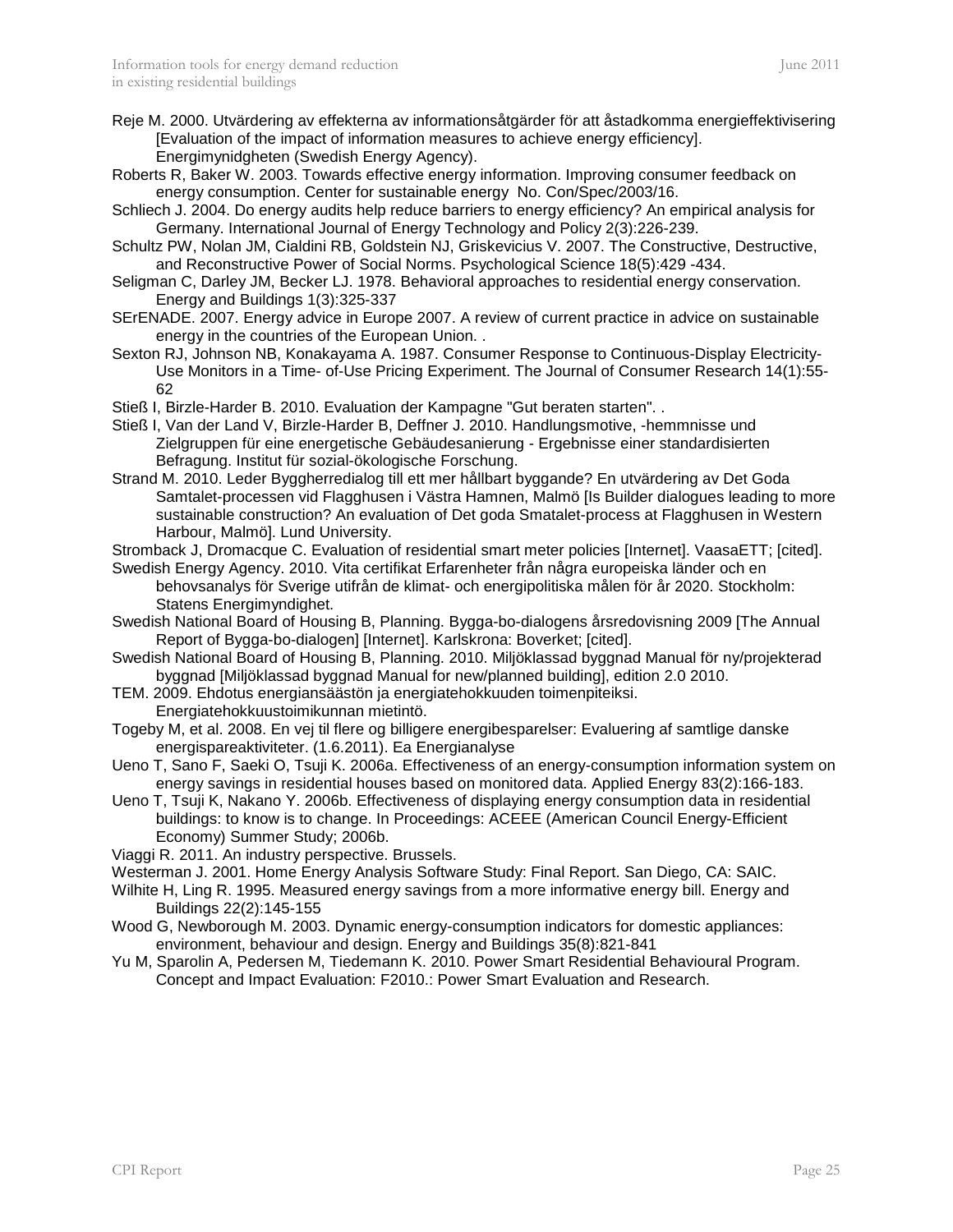### <span id="page-25-0"></span>**7 Appendix**

#### <span id="page-25-2"></span><span id="page-25-1"></span>**Case study 1: OPower services - feedback to energy consumption**

OPower is a US company that produces detailed energy reports for customers on behalf of energy utilities. The company obtains data on households' historical power consumption from utilities, data on a dwelling and its surrounding area, the value added from public authorities, and household size, age, and income information from a private marketing provider (Carroll and others 2009). Households may request to be excluded from the process, but only ca. 1% do so (Allcott 2010). As a final product, OPower provides tailored home energy reports and advice, including the historical energy consumption of the household, and comparisons with 'efficient' neighbours as a benchmark (see [Figure 7.1;](#page-25-3) more information is available at the URL: [http://www.opower.com/\)](http://www.opower.com/).

<span id="page-25-3"></span>

Figure 7.1: Home energy report as provided by OPower

Source: (Ayres and others 2009).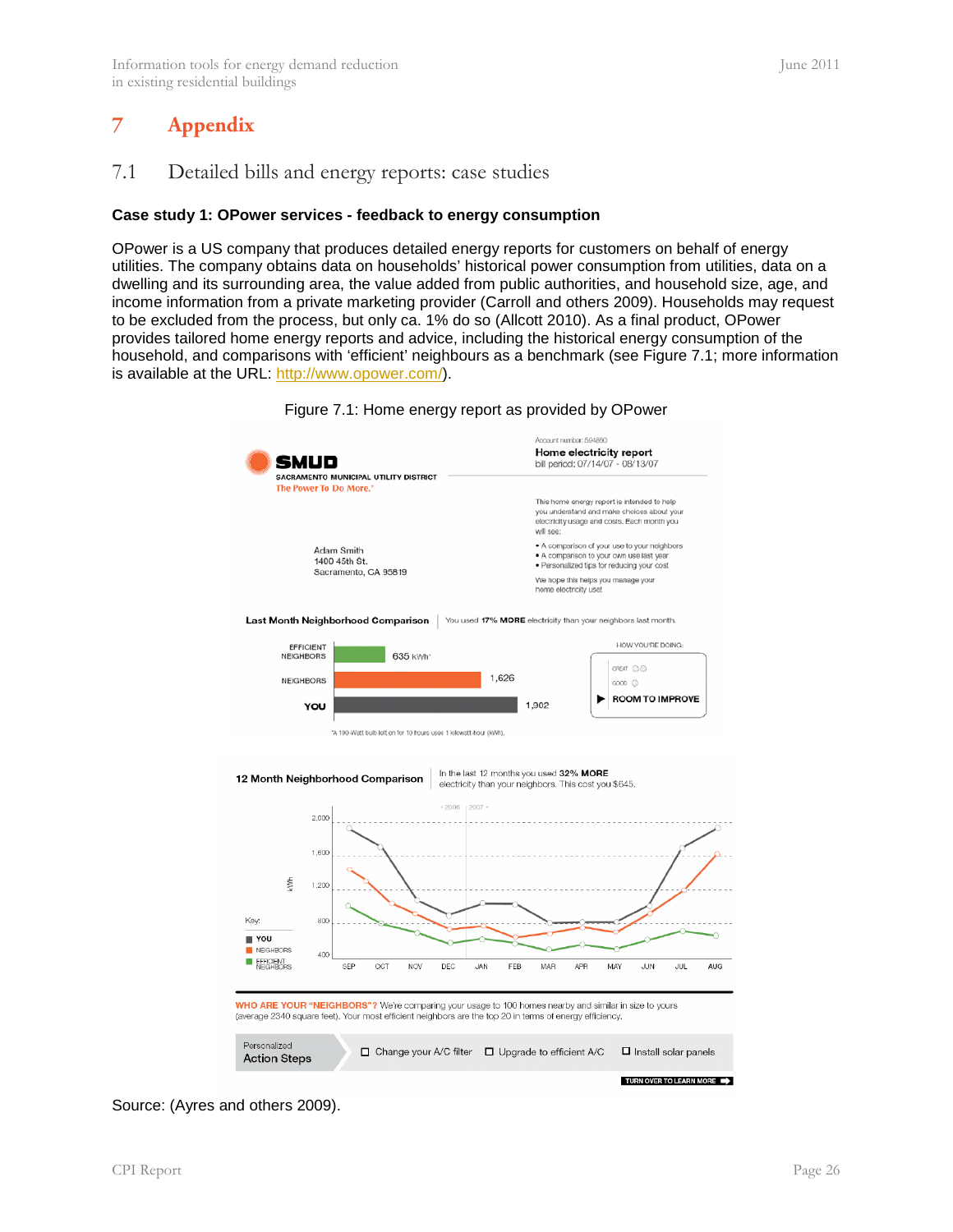#### <span id="page-26-1"></span>**Case study 2: Power Smart programme by BC Hydro**

BC Hydro is the third largest Canadian utility and operates in British Columbia. The utility provides power consumption feedback to its customers through its 'Smart Power' residential programme. In order to engage households, it recruits customers voluntarily to Smart Power Teams. To join, households commit to a power consumption reduction target of 10% as compared to the previous year. Household motivation is supported by celebrity outreach programmes, community leaders, and reward schemes. After gathering the required information and performing a comparison, the utility provides feedback in a form of online report to Team members. These operations are supported by the utility's IT department. As a final product, online accounts track consumption of households against a benchmark for the team members. For an example, see the URL: https://www.bchydro.com/youraccount/teampowersmart/Join.do

#### <span id="page-26-0"></span>7.2 Local leadership programme: case studies

#### **Case study 3: Energy Environment Expert of Finland**

The Energy Environment Experts programme has operated in Finland since 1995. Resident volunteers are trained as energy experts, so that they can promote energy efficiency in their own buildings and advise on environmental recycling and cleanliness. Energy experts follow changes in energy, water, and electricity consumption, assist other inhabitants in adopting economical behaviour patterns, and act as contact persons between the real estate company and the inhabitants of the building (Heiskanen and Aalto 2010). It has been estimated that there are energy experts in 7% of the rental apartment buildings in Finland (ibid.)(Heiskanen and Aalto 2010).

The total direct savings due to the programme were estimated at 1,327 tCO<sub>2</sub> through 2010 or 14% of the total CO<sub>2</sub> emission saving requirement proposed in the Energy Saving and Efficiency Program (Heiskanen and Aalto 2010; TEM 2009). Indirect savings through waste reduction and the influence of energy experts on other consumption habits were not quantified. The costs of such an instrument – in the small town Jyväskylä, for instance – are ca. EUR 200 per trained energy expert (Heiskanen and Aalto 2010).

#### **Case study 4: Bygga-Bo-Dialogen of Sweden**

Since 1989, Bygga-Bo-Dialogen <sup>[5](#page-26-2)</sup> has been operated as a collaboration between companies, total) had applied for the economic compensation (Swedish Energy Agency 2010). Between 2005 and municipalities, national and local authorities, and the Swedish Government, with the goal of achieving a sustainable building sector by 2025. Municipalities and regions are provided with economic compensation for participating in the agreement and for establishing and implementing energy efficiency plans for their own organisations. As of December 2010, 265 municipalities (of 290 in total) and 19 regions (of 20 in 2009 approximately 3,000 "Bygga-Bo-experts" have been educated in one of the 150-200 two-day training workshops. One source estimates that this knowledge has been transferred to an additional 40,000 people by indirect means (Swedish National Board of Housing and Planning 2010).

A qualitative assessment of Bygga-Bo-Dialogen concluded that the cooperation introduced measures that otherwise would not have been carried out and increased export opportunities (Dahlberg 2009). The societal gains of the programme are estimated (qualitatively) to be larger than its costs (Swedish National Board of Housing and Planning 2009). An important component of the programme is its competence

j

<span id="page-26-2"></span><sup>5</sup> URL: http:/[/www.byggabodialogen.se/](http://www.byggabodialogen.se/)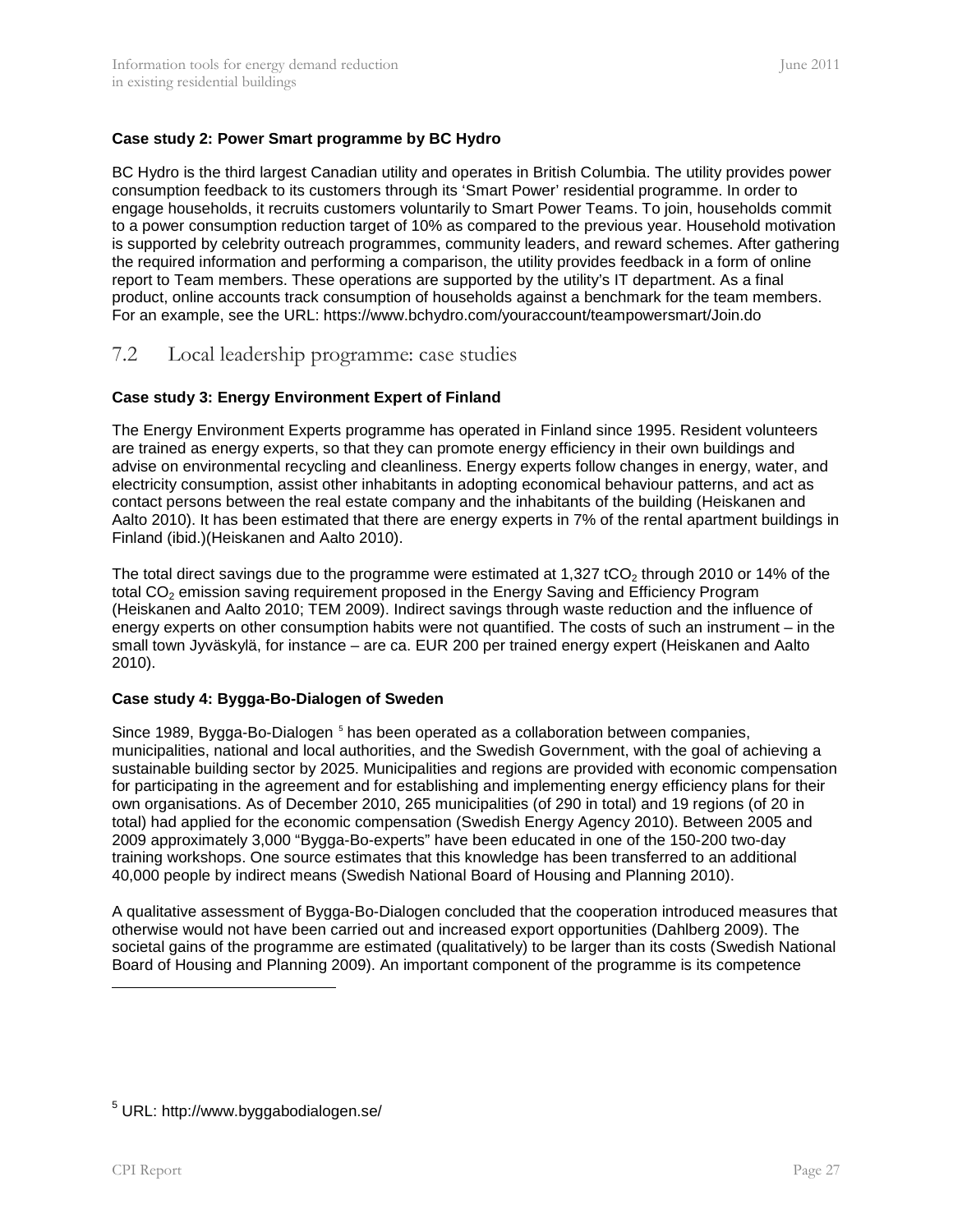development (training packages) and establishment of communication processes. According to the assessment, educational activities have been highly appreciated by the participants (Swedish National Board of Housing and Planning 2010). The assessment of "Goda samtalet" (local dialogue programme), which is a part of Bygga-Bo-Dialogen, emphasizes its positive learning experiences and contribution to the sustainability ambitions of those involved (Strand 2010).

#### **Case study 5: BeBo of Sweden**

Since 1989, BeBo<sup>[6](#page-27-2)</sup> has operated as a collaboration between the Swedish Energy Agency and some of the largest property owners in Sweden, with a focus on multi-residence housing. The Swedish Energy Agency supports the programme with financial resources and knowledge, which are then disseminated to housing companies and real estate owners via demonstration projects. BeBo has been active in several successful activities, such as technology procurements and operations (including refrigerators/freezers, washing and drying equipment, ventilation systems, fan assemblies for existing buildings, stairwell lighting, electric motors, and individual metering and billing of heat and hot water).

The evaluations of BeBo reveal that it functions mainly in the areas of market transformation and technology procurement but is not aimed at short-term savings (Nilsson 2006). A key success factor for the program has been the involvement of dedicated and motivated individuals from the start.

#### **Case study 6: Belok of Sweden**

Initiated in 2001, Belok<sup>[7](#page-27-3)</sup> is a collaboration between the Swedish Energy Agency and the largest property the support of the BeBo and Belok, sometimes resulting in 30-50% energy and cost savings (BeBo 2011). owners in Sweden with a focus on commercial premises. It operates several development projects focusing on energy efficiency and environmental issues. Part of its mission is to support promising energy efficient products, systems, and methods, and to create the necessary conditions for implementation. The impact evaluation shows that many successful technology procurements have been carried out with

Belok is considered an inexpensive mechanism, but again, only a limited amount of attention has been paid to evaluating activities (Nilsson 2006). Bertelsen (2007) suggests that all new projects under Belok propose measurable targets and/or other simple and cost-effective evaluation methods.

#### <span id="page-27-0"></span>7.3 Energy audits and consulting: case studies

#### <span id="page-27-1"></span>**Case study 7: Energy Checks in Germany**

In Germany, the German Federal Environment Foundation (DBU) provides free 'energy checks' mostly through contractors. These checks are based on a short questionnaire that focuses on easily available data, such as the building construction year, the heating system, the material of walls, roofs etc., as well as whether insulation exists. A color coding system makes it relatively easy to determine at a glance which building components could benefit from energy improvements (DBU 2009). Such energy checks are not considered to be audits according to the European Directive, but they can provide information on

-

<span id="page-27-2"></span> $^6$  URL: http:/[/www.bebostad.net/](http://www.bebostad.net/)<br> $^7$  URL: http:/[/www.belok.se/](http://www.belok.se/)

<span id="page-27-3"></span>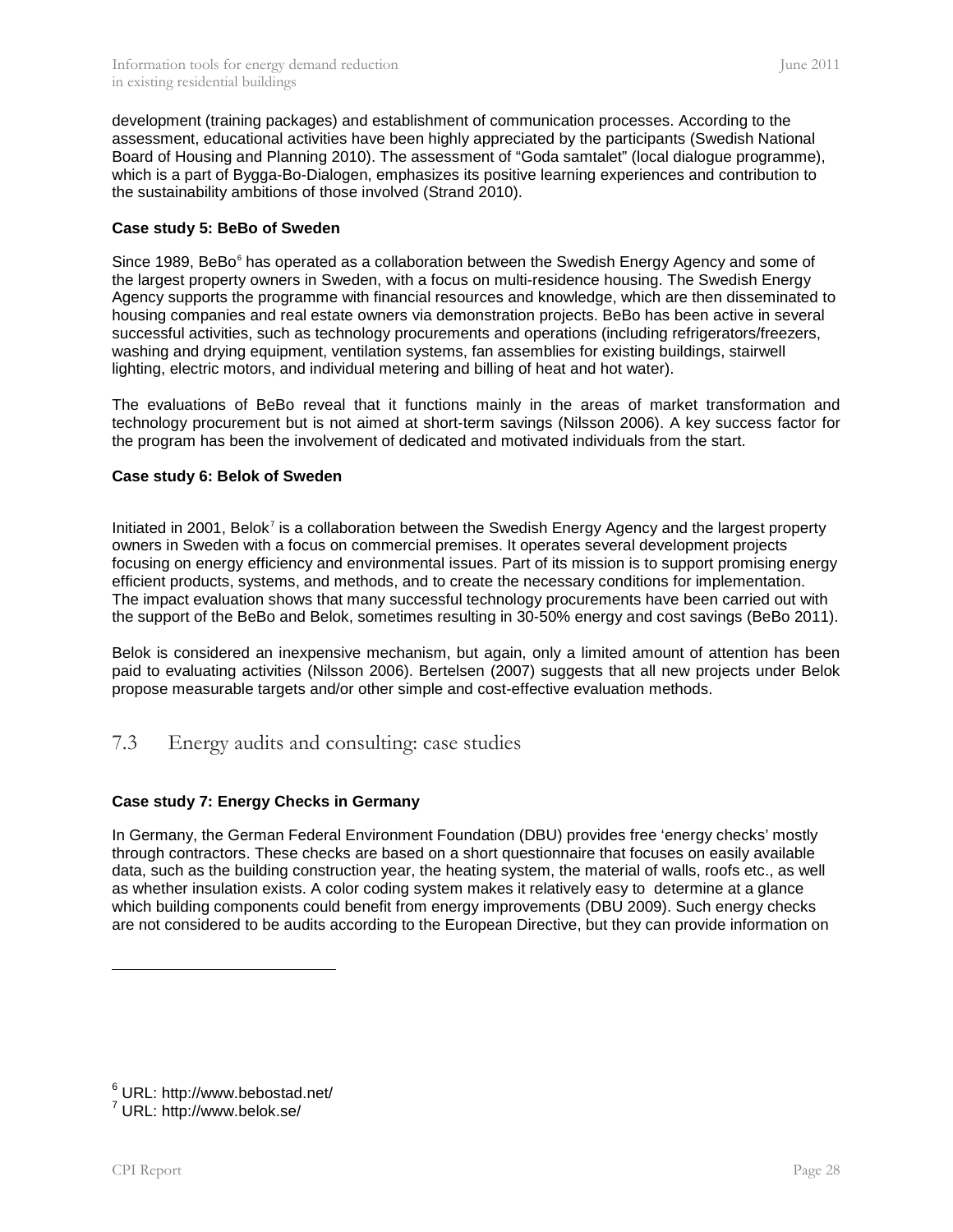the buildings energy performance. In the event that potential refurbishment is identified, a more detailed energy assessment with auditing tools is recommended by the contractors.

In 2008, a household survey was conducted to evaluate the success of energy checks. A third of all users took advantage of a more detailed assessment, and half of users implemented an energy saving measure after receiving an energy check (produkt+markt 2009). Since most of the suppliers are also contractors (heating engineers or chimney sweeps), there is a risk that energy checks will lack independence. As a consequence, energy saving potentials in specific building components can be overlooked or underestimated. However, a major obstacle for investments in energy efficiency is often the customer's lack of resources: time, knowledge and money (Schliech 2004). Energy checks provide information that is easily accessible, free of charge, and that requires almost no previous knowledge.

#### <span id="page-28-0"></span>**Case study 8: Energy consulting in Germany, Finland, and Sweden**

'Initial energy consulting' is the next step after energy checks in providing deeper knowledge about thermal retrofit options. In some form, energy consulting is provided in most EU-25 countries, but designs vary(SErENADE 2007).

In Germany, many different institutions and companies supply some kind of initial energy consultation. Most are provided by independent actors such as Energy Agencies or Consumer Advice Centres (e.g. BWHT 2010; Dudda 2008; Klimaschutzagentur Region 2010), but some, are provided by builders merchants or business energy suppliers. Costs vary (generally) between zero and EUR 100. Part of the initial consultation involves an interview with the homeowner and a building inspection that takes around one or two hours. During the consultation, building-related data and information are considered via building inspection and data collection; building energy performance programs can but are not required to be applied in this type of energy consulting. Because of the wide array of potential outcomes from initial energy consultations, interested persons often find it difficult to assess their expectations. Some institutions, for example, offer information on funding programs for energy refurbishments, some offer infrared thermography. and some recommend specific measures while others offer estimations of profitability and information on reducing electricity demand in a household.

In Finland, energy consulting is provided by a nationwide network of skilled professionals that has been operating since 2009. The network focuses on providing individual advice and fostering interactions with citizens tailored to their specific questions and needs, which makes it different from other kinds of communication and information dissemination activities. A national coordination centre usually organizes and coordinates network units. The Energy Counselling program was found to be especially effective in influencing everyday behaviour or significant one-time decisions like building efficiency retrofit investments (Breukers and others 2009).

In Sweden, the network of Local Energy Advisors (LEAs) was created in 1998. All local governments were to provide the general public and small companies and organisations with advice and information on energy efficiency and renewable energy. LEAs have been supported by the Swedish Energy Agency and by Regional Energy Offices (REOs). The idea behind the LEAs and REOs is that an increased awareness will translate into actual investments by households, organisations, and companies. Even though the program of LEAs has continuously been monitored internally (by the Swedish Energy Agency) and evaluated externally (by external evaluatorsCowi 1999; Cowi 2000; Reje 2000), it is argued that no quantitative conclusions can be drawn about the success or failure of the programme in terms of net impact and (cost-) effectiveness because of lack of targets (Cowi 1999; Cowi 2000; Reje 2000). The focus of the evaluations was on processes rather than effects. It can be concluded, however, that the programme functions well in its role as a complement to other policy tools, such as subsidies, tax reductions, and labelling programmes.

Most of the programs are evaluated via household surveys to determine which energy saving measures have been implemented after consultations. After receiving an energy consultation from Klimaschutzagentur Region Hannover for example, 78% of all users implemented at least one energy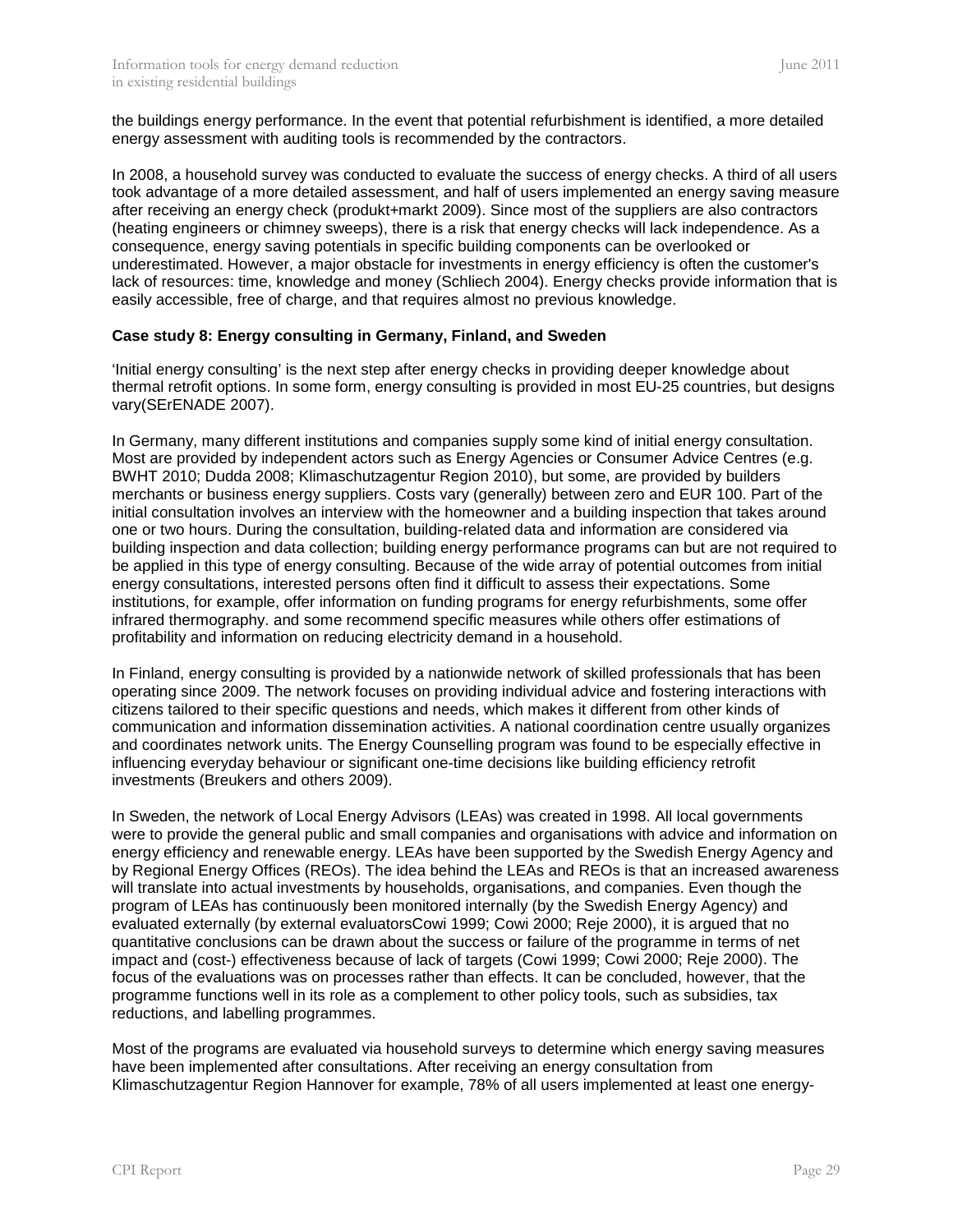saving measure, investing on average EUR 30,000. At the same time, fewer than 20% made use of a more detailed consultation or energy audit (Stieß and Birzle-Harder 2010).

According to ex-ante estimates of the Energy Saving and Efficiency Program, by 2020 the Local Energy Counselling program in Finland reduced the consumption of heat and fuels by 140 GWh and electricity consumption by 30 GWh, which translates to  $40,000tCO<sub>2</sub>$  compared to the business-as-usual scenario, or 0,5% of the total national  $CO<sub>2</sub>$  saving requirement by 2020 (TEM 2009).

Khan (2006) noted the following outcomes for the Local Energy Advisors programme of Sweden: a) the municipal information centres helped increase the knowledge and change the behaviour of consumers with regards to energy investment decisions, b) some municipalities work very actively with local energy advisers and see their advice as an integrated part of their energy policy, c) the LEAs are relatively well known to the public, and d) in many regions, networks between LEAs have been established. Conversely, areas that require attention include: a) the large differences in the commitment and (financial) support of municipalities, which have a great influence on the long-term sustainability of local energy advice, b) the low usage rate for LEAs, c) the lack of education and training of LEAs, and d) the uncertain net impact of the programmes (one evaluation (Reje 2000) claims that the activity has no effect on the use of electricity).

According to Heiskanen (2011) energy consulting might even have a negative impact if the state does not guarantee enough financial support to the local counselling offices, or if they are not able to invest enough time and depth in the individual counselling. This might lead to customers making the wrong choices. To be able to deliver comprehensive and relevant advice, network members need technical and social skills. In addition to solving practical problems with their technical expertise, counsellors know how different solutions influence energy consumption and other factors like operating costs (Breukers and others 2009). Communications skills require a good understanding of customer needs and culture as well as the social environment. There are no obvious problems concerning the acceptability of delivering advice through local networks; it is given only to those households seeking for it, so households are not forced into anything. The credibility and independence of the tool are prerequisites for its acceptability (SErENADE 2007).

#### <span id="page-29-0"></span>**Case study 9: Detailed energy consulting in Germany**

One of the most detailed energy consulting processes in Germany is the standardised "BAfA-Vor-Ort-Beratung," which corresponds with the European Directive's definition for energy audits. This type of audit is funded by the government up to EUR 300 while homeowners pay EUR 300 to 400. To get the financial support, the consultant has to be independent and must match specific education criteria (including completion of courses in building and heating systems technology, thermodynamics, and law). Part of the auditing process is a first visit where building and technological data is collected. Based on that data, the building's energy performance is calculated with certificated computer software, through which single refurbishment measures or packages of measures are recommended. At this point, consumers consider the use of renewable energies as well as measures to improve the buildings thermal quality. Additionally, energy saving potentials and their profitability and other results must be summarized in a pre-structured report (BafA 2009). In 2008, a household survey proved that more than 80% of users were satisfied with this type of consulting; in particular the consultant's expertise and independence was seen in a positive light. More than 90% of all users implemented energy saving measures or planned to do so in the future (IFEU 2008).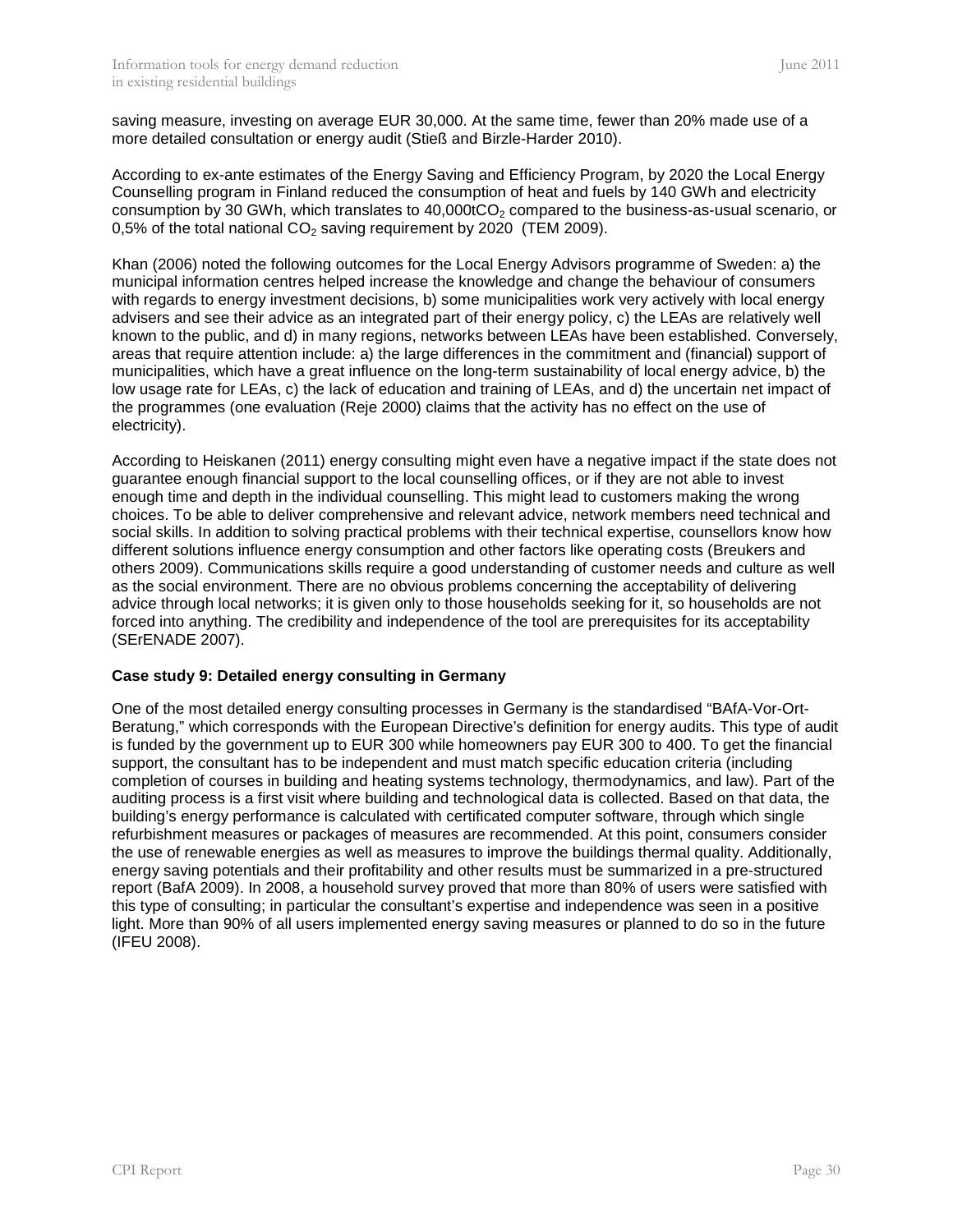# <span id="page-30-0"></span>7.4 Expert certification schemes: examples and implementation issues

<span id="page-30-1"></span>

| Organization<br>and the URL                                                                                                             | <b>Certified professionals</b>                                                                                                                                                                                                                                                                                                                                                                                                                                                                                                                                                                                                                                                                                                                                                                                                                                                                                                                                                                                          | <b>Certification process and</b><br>training required                                                                                                                                                                                                                                                                                                                                                                                                                                                                                        | <b>Recertification</b>                                                                                                  |
|-----------------------------------------------------------------------------------------------------------------------------------------|-------------------------------------------------------------------------------------------------------------------------------------------------------------------------------------------------------------------------------------------------------------------------------------------------------------------------------------------------------------------------------------------------------------------------------------------------------------------------------------------------------------------------------------------------------------------------------------------------------------------------------------------------------------------------------------------------------------------------------------------------------------------------------------------------------------------------------------------------------------------------------------------------------------------------------------------------------------------------------------------------------------------------|----------------------------------------------------------------------------------------------------------------------------------------------------------------------------------------------------------------------------------------------------------------------------------------------------------------------------------------------------------------------------------------------------------------------------------------------------------------------------------------------------------------------------------------------|-------------------------------------------------------------------------------------------------------------------------|
| <b>Building</b><br>Performance<br>Institute (BPI):<br>www.bpi.org/                                                                      | - Air Conditioning and Heat Pump Professional<br>- BPI-101: Home Energy Auditing Standard<br>- BPI-104 Envelope Professional<br>- Building Analyst Professional<br>- Heating Professional<br>- Manufactured Housing Professional<br>- Multi Family Building Analyst Professional<br>- Multi Family Energy Efficient - Building Operator<br>- Multi Family Hydronic Heating Professional                                                                                                                                                                                                                                                                                                                                                                                                                                                                                                                                                                                                                                 | Training is not mandatory.<br>Certification includes an oral exam<br>(41 questions) and a practicum<br>evaluation (50 abilities) (estimated<br>ca. 7 hours)                                                                                                                                                                                                                                                                                                                                                                                  | Every three<br>years by<br>retaking the<br>exam or by<br>obtaining<br>educational<br>units at a BPI<br>affiliate        |
| <b>RESNET</b><br>(Residential<br>Energy<br>Services<br>Network) and<br><b>HERS</b> (Home<br>Energy Rating<br>System):<br>www.resnet.us/ | - Home Energy Survey Professional (HESP)<br>- Home Energy Rater (HERS)                                                                                                                                                                                                                                                                                                                                                                                                                                                                                                                                                                                                                                                                                                                                                                                                                                                                                                                                                  | No training is required for HESP.<br>Certification includes the HESP<br>exam and signing up with a<br><b>RESNEP Accredited HESP</b><br>provider.<br>HERS Raters have to pass the<br>exam which consist of two ratings<br>and take the test in the presence<br>of a Rater Trainer. Then they have<br>to perform three probationary<br>ratings through a Rating Provider<br>and to be contracted by a<br><b>RESNET</b> accrediting Rating<br>provider. All ratings are submitted<br>to a RESNET affiliate for quality<br>control and approval. | Every three<br>vears                                                                                                    |
| Association of<br>Energy<br>Engineers<br>(AEE)                                                                                          | - Certified Energy Manager (CEM)<br>- Energy Manager in Training (EMIT)<br>- Certified Energy Auditor (CEA)<br>- Certified Sustainable Development Professional<br>(CSDP)<br>- Certified Green Building Engineer (GBE)<br>- Business Energy Professional (BEP)<br>- Certified Lighting Efficiency Professional (CLEP)<br>- Certified Power Quality Professional (CPQ)<br>- Certified Building Commissioning Professional (CBCP)<br>- Distributed Generation Certified Professional (DGCP)<br>- Certified Measurement and Verification Professional<br>(CMVP)<br>- Certified Demand-Side Measurement Professional<br>(CDSM)<br>- Certified Cogeneration Professional (CCP)<br>- Certified Energy Procurement Professional (CEP)<br>- Certified Indoor Air Quality Professional (CIAQP)<br>- Certified Indoor Air Quality Professional in Training<br>(CIAQT)<br>- Certified Testing, Adjusting Balancing Professional<br>(CTAB)<br>- Certified Geo-Exchange Designer (CGD)<br>- Certified Carbon Reduction Manager (CRM) | Prerequisites (slightly vary<br>depending on a title): either a four-<br>year engineering degree plus a<br>minimum of three years of work<br>experience in energy engineering<br>and management, a four-year<br>degree in an unrelated field with<br>five years of engineering and<br>management experience, a two-<br>year degree with eight years of<br>mentioned experience, or ten<br>years of mentioned experience.<br>Training is required.<br>Certification includes a 4-hour<br>written exam with a score of min.<br>70%             | All certifications<br>are in effect for<br>3 years and are<br>then subject to<br>renewal<br>requirements to<br>maintain |

### Table 7.1: Examples of certification schemes